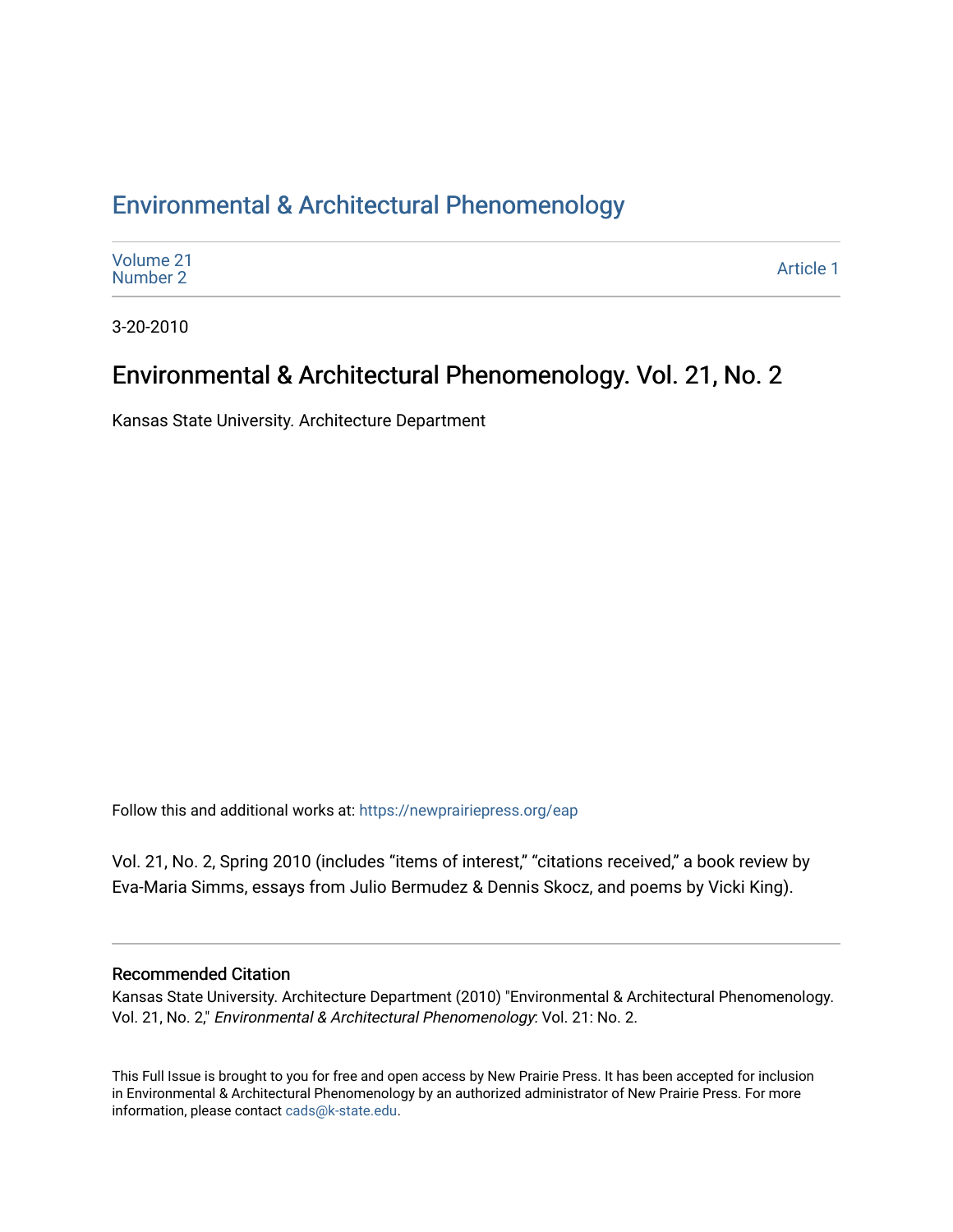

# Environmental & Architectural Phenomenology Vol. 21 ▪ No. 2ISSN 1083-9194 [www.arch.ksu.edu/seamon/EAP.html](http://www.arch.ksu.edu/seamon/EAP.html) Spring ▪ 2010

his *EAP* includes conference information as well as one book review, two essays, and two poems. *EAP*-sponsored conference sessions will be taking place at the This *EAP* includes conference information<br>as well as one book review, two essays,<br>and two poems. *EAP*-sponsored confer-<br>ence sessions will be taking place at the<br>annual meetings of the **Environmental Design Research Association** (June 5); the **International Human Research Conference** (August 4–8); and the **International Association of Environmental Philosophy** (November 8)—see pages 2–4.

In this issue, psychologist **Eva-Maria Simms** reviews the new MIT edition of Goethe's 1790 *Metamorphosis of Plants.* Next, architect **Julio Bermudez** overviews a phenomenology of extraordinary architectural experience, a project he introduced in *EAP's* spring 2008 issue. Third, philosopher **Dennis Skocz** investigates how the lived fact that phenomenology founder Edmund Husserl's study was heated by a coal stove might offer insight into current ways of thinking about weather, climate change, and the thermal environment. We conclude with two poems by artist and writer **Vicki King**.

### New Edition of Casey Book

Indiana University Press recently published a  $2<sup>nd</sup>$ edition of philosopher **Edward Casey's** *Getting Back into Place: Toward a Renewed Understanding of the Place-World*, first published in 1993. This new edition includes a new introduction as well as two additional chapters: "How to Get from Space to Place in a Fairly Short Stretch of Time" (originally published in S. Feld and K.H. Basso's 1996 *Senses of Place)*; and "Smooth Spaces and Rough-Edged Places" (originally published in a 1998 issue of *Review of Metaphysics).*

*Drawing, right:* Though not directly phenomenological, biologist Jakob von Uexküll's *Stroll Through the Worlds of Animals and Men* (1934) is one of the first discussions of lived differences among lifeworlds, both of human beings and of other creatures. Brett Buchanan's recently-published *Onto-* *Ethologies* (see p. 6) examines how three philosophers— Heidegger, Merleau-Ponty, and Deleuze—have drawn on

Uexkull's thinking to consider the ontology of living beings. Entitled "Blind man and his dog," the drawing below is one of the many intriguing images in *Stroll.* Uexküll writes: "The best way to find out that no two human *Umwelten* [lifeworlds] are the same is to have yourself led through unknown territory by someone familiar with it…. [For example], the blind man's world is a very limited one: it extends only as far as he can feel his way with his feet and cane…. His dog, however, must guide him home over a certain path. The difficulty in training the dog lies in introducing into the dog's *Umwelt* specific perceptual cues which serve the blind man's interests, not the dog's. Thus the route along which the dog leads the blind man must be plotted along a curve of obstacles against which the man might stumble. It is especially hard to teach a dog the meaning of a mailbox or an open window—to give it perceptual cues for things which it would normally pass by unheeded. The edge of the curve over which the blind man might stumble is equally hard to introduce into the dog's world, since under ordinary circumstances a freely running dog scarcely notices it."

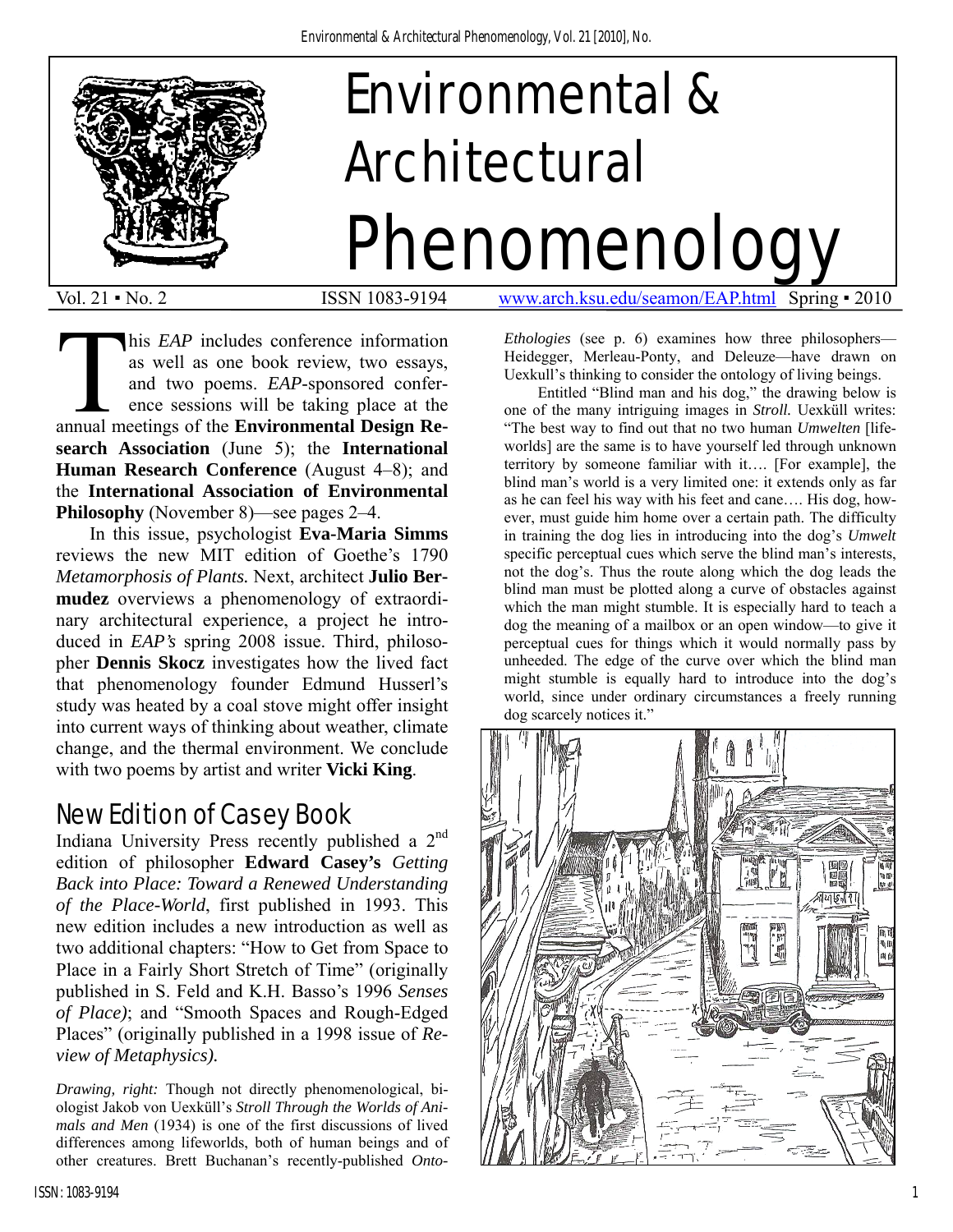## Donors, 2010

We are grateful to the following readers contributing more than the base subscription for 2010.

David Adams John Baker Arnold Berleant Julio Bermudez Rosmarie Bogner Margaret Boschetti Vincent Canizaro Linda Carson Andrew Cohill Marion Dumont Marie Gee Kirk Gastinger Robert Habiger Steen Halling Alvin Holm Arlene Hopkins Susan Ingham Sara Ishikawa David Kermani Karen Kho Evelyn Koblentz Patricia Locke Ted Lowitz David Murphy The Nature Institute Anne Niemiec Juhani Pallasmaa Doug Paterson Lubomir Popov Carolyn Prorok Leanne Rivlin Madeleine Rothe Hanalei Rozen David Saile Gwendolyn Scott Sema Serin Harvey Sherman Eva Simms Heather Thoma Max Underwood Ian Wight

Louise Chawla Clare Cooper Marcus

## Items of Interest

*Environmental Philosophy* is a peer-reviewed professional philosophy journal publishing articles in all areas of environmental theory, including ethics, aesthetics, metaphysics, theology, ecofeminism, and eco-phenomenology. The journal editors welcome submissions, including feature articles (6,000–7,000 words), discussion papers, and book reviews. [www.ephilosophy.uoregon.edu](http://www.ephilosophy.uoregon.edu/)

The **Nature Institute,** in Harlemville, New York, will again be hosting summer programs in Goethean science, including the week-long seminar, "Experiential Learning in Science," July 4–10. Sessions on "phenomenological science" focus on "characteristics and qualities of air through demonstrations and practical exercises." [www.natureinstitute.org](http://www.natureinstitute.org/).

The 24<sup>th</sup> Western conference of the **Timber Framers Guild** takes place April 22–25, 2010, at Lake Coeur d'Alene Resort in northern Idaho. Events include paper presentations and workshops like "Making a Ching Dynasty Dou Gong Bracket Set." [info@timberframe.org](mailto:info@timberframe.org)

## Powers of Place

The **Powers of Place Initiative (PoPI)** works to gather, organize, and make visible knowledge, people, and organizations involved with places and place making. The group is a network of people with diverse perspectives, experiences, and backgrounds brought together by the Fetzer Institute "to catalyze a new field of study and practice based on the premise that right relationship between people and the places where they gather and inhabit offers the potential for transformative action toward what is needed at this moment in history." The main areas of activity are: *research*, or exploring new frontiers; *resources*, or providing tools; and *connection*, or amplifying the field. [www.powersofplace.com](http://www.powersofplace.com/).

**PoPI** is looking for people interested in conducting small research projects into the dynamics of the relationship between place, space and environment and human groups. Small honorariums are available for studies aligned with this intention. For more information, contact **Renee Levi** at [renee@powersofplace.com.](mailto:renee@powersofplace.com)

## EAP Panels at IHSR Conference

There will be two *EAP-*sponsored panels at the annual meeting of the **International Human Research Conference** to be held in Seattle, August 4– 8. The first panel is "Phenomenologies of Place, Environment, and the Natural World." Panelists include geographer **Angela Loder**; biologist **Leon Chartrand**; philosopher **Robert Mugerauer**; and nursing researcher **Francine Buckner**. The second panel is "Toward a Transpersonal Phenomenology of Nature: Conceptual and Applied Possibilities of Goethean Science." Panelists include psychologist **Eva-Maria Simms**; German scholar **Fred Amrine**; and environmental historian **Gordon Miller, Jr**. [www.seattleu.edu/artsci/psychology/Default.aspx?id=6314](http://www.seattleu.edu/artsci/psychology/Default.aspx?id=6314)

## EAP/IAEP Conference Session

Philosopher **Ingrid Leman Stefanovic** and *EAP* editor **David Seamon** have organized a special Monday-morning EAP session (Nov. 8) for the annual meeting of the **International Association for Environmental Philosophy** (IAEP), to be held in Montreal, November, 6–8, 2010, immediately fol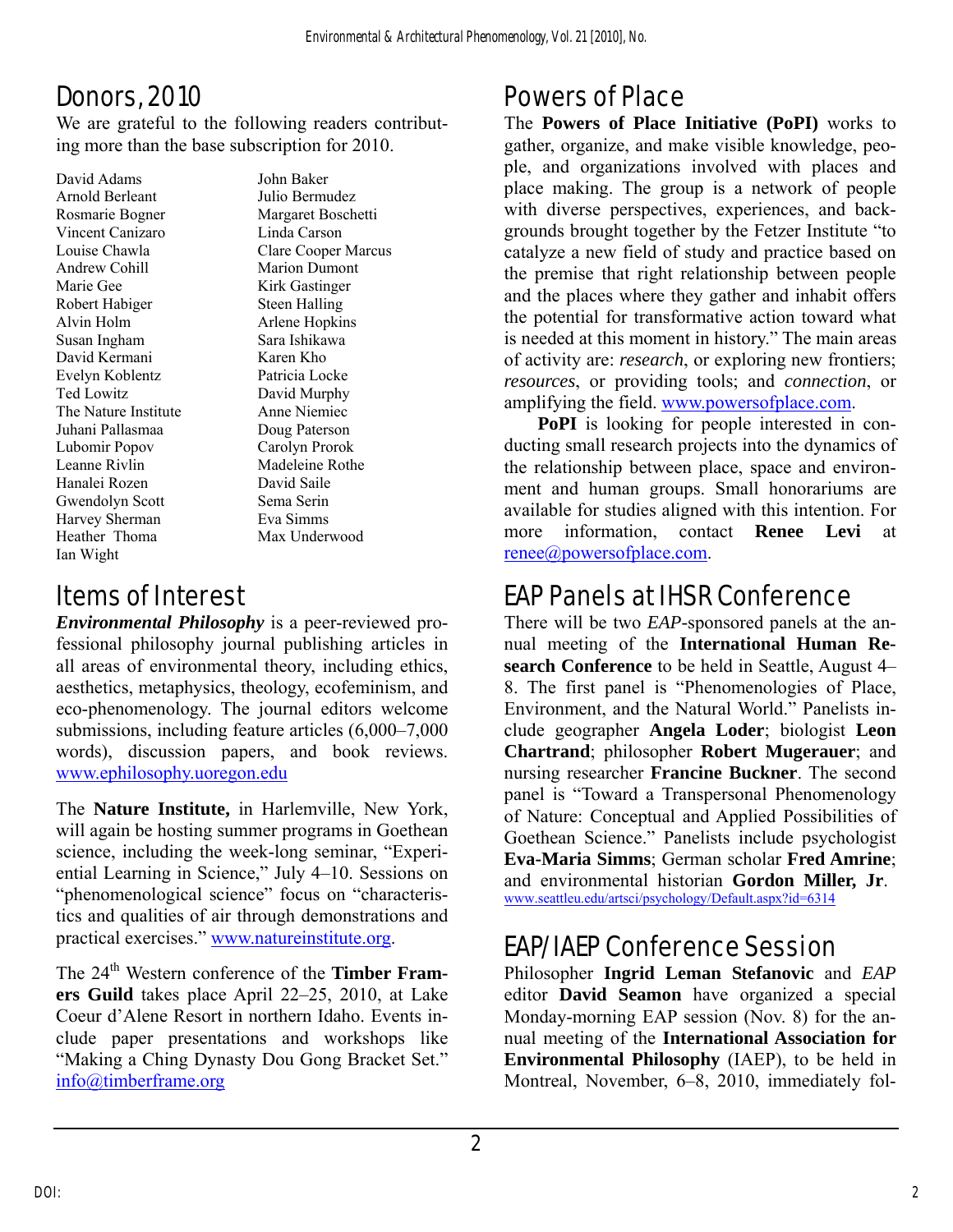lowing the annual meetings of **SPEP** (Society for Phenomenology and Existential Philosophy) and **SPHS** (Society for Phenomenology and the Human Sciences). The session title is "Environmental and Architectural Phenomenology: From Wildness to the Artifactual." Presenters are: **Sarah King**, Wilfrid Laurier University ("In Search of Wildness in the Natural City"); **Angela Loder**, University of Toronto ("Cracks in the Pavement: Exploring Spaces of Possibility and Release in the Modernist City"); **Tamara Stefanovic**, University of Toronto ("Heidegger and Animals: a Re-Thinking of Worldhood and 'Self'"); **David Seamon**, Kansas State University ("Crying at a Painting: James Elkins' *Pictures and Tears* as a Phenomenology of Heightened Encounter and Caspar David Friedrich's Landscape Paintings as One Lived Example"); **Robert Mugerauer**, University of Washington, Seattle ("Animating Ecological Change: Visualizing Scenarios"); and **Ingrid Leman Stefanovic**, University of Toronto ("Schools My Father Built: Some Phenomenological Reflections").

[www.environmentalphilosophy.org.](http://www.environmentalphilosophy.org/)

## EAP/EDRA Session on Alexander

An all-afternoon symposium on architect **Christopher Alexander** will take place Saturday, June 5, 2010, at the annual meeting of the Environmental Design Research Association (EDRA), in Washington, DC. Organized by anthropologist **Jenny Quillien** and *EAP* editor **David Seamon**, the symposium is jointly sponsored by *EAP* and the Building Process. Conference information can be found at the EDRA website at: [www.edra.org](http://www.edra.org/). Symposium participants, paper titles, and abstracts are as follows.

#### **Using Alexander's Pattern Language to Design an Addition for F. L. Wright's First Unitarian Church in Madison, Wisconsin**

**Tom Kubala**, Principal, Kubala Washatko Architects, Cedarburg, WI

In early 2005, The First Unitarian Society of Madison, Wisconsin, embarked upon a four-year effort to upgrade their facilities. The original Meeting House, constructed in 1951 and designed by Frank Lloyd Wright to accommodate 150 parishioners, was deteriorating while attempting to serve a burgeoning congregation of 1400 members.

Earlier attempts by the congregation to agree on a design approach had failed. Drawing on Christopher Alexander's design approach, our architectural firm of Kubala Washatko Architects carefully organized a congregation-wide "pattern" writing exercise to identify the critical issues requiring resolution by the eventual design.

The transparency of the process allowed a broad range of concerns to be heard, reviewed, and approved by many layers of stakeholders, including the congregants, church leadership, neighbors, municipal administrators, friends of the Meeting House, State Historical Society lien holders, National Landmark administrators, and a national FLW advisory Board.

Patterns allowed the essential nature of the addition's design to be maintained, even though wide swings in funding potential battered the project's scope and budget. Eventually, these patterns became what everyone relied on as the vicissitudes of a highly complex project required continual creative and practical adjustments.

#### **The Geos Net-Zero-Energy Neighborhood: Patterns for Sustainable Urbanism & Links with the Work of Christopher Alexander**

**Michael Tavel**, Michael Tavel Architects, Denver

In this presentation, I overview the Geos Net-Zero-Energy Neighborhood. Breaking ground this winter in Arvada, Colorado, this project will be the largest net-zero-energy, urban mixed-use neighborhood in the United States. Earth and sun power will completely sustain the community's energy needs and replace all fossil fuels; innovative sustainability patterns, typologies, and systems are deeply interwoven with classic town-planning components.

A winner of a national Honor Award for Analysis and Planning from the American Society of Landscape Architects (ASLA), Geos is notable for the multi-scaled symbiotic relationships among urban design, architecture, and landscape. Passive solar orientation is optimized with urban density via carefully selected building/lot/block typologies.

The town plan is intertwined with natural systems, storm-water-fed landscapes, and civic places. Rain and snow melt feed street-tree rain gardens, fruit-tree terraces, percolation parks, plazas, and community gardens. Energy is generated from ground-source loop fields, solar thermal panels, and photovoltaics on every rooftop.

The architecture utilizes high-performance, "passivehouse" building envelopes with heat-recovery ventilators in lieu of furnaces. The overall town plan aims to foster bio-civic relationships with natural processes, neighborhood ecology, and environmental stewardship.

As one of the lead designers of Geos, I studied and worked under Christopher Alexander in the late 1980s. The project is a relevant case study not only for sustainability patterns in urban design but also for a larger discussion of the relevance of Alexander's *Pattern Language* and *Nature of Order* to environmental-design education and contemporary practice.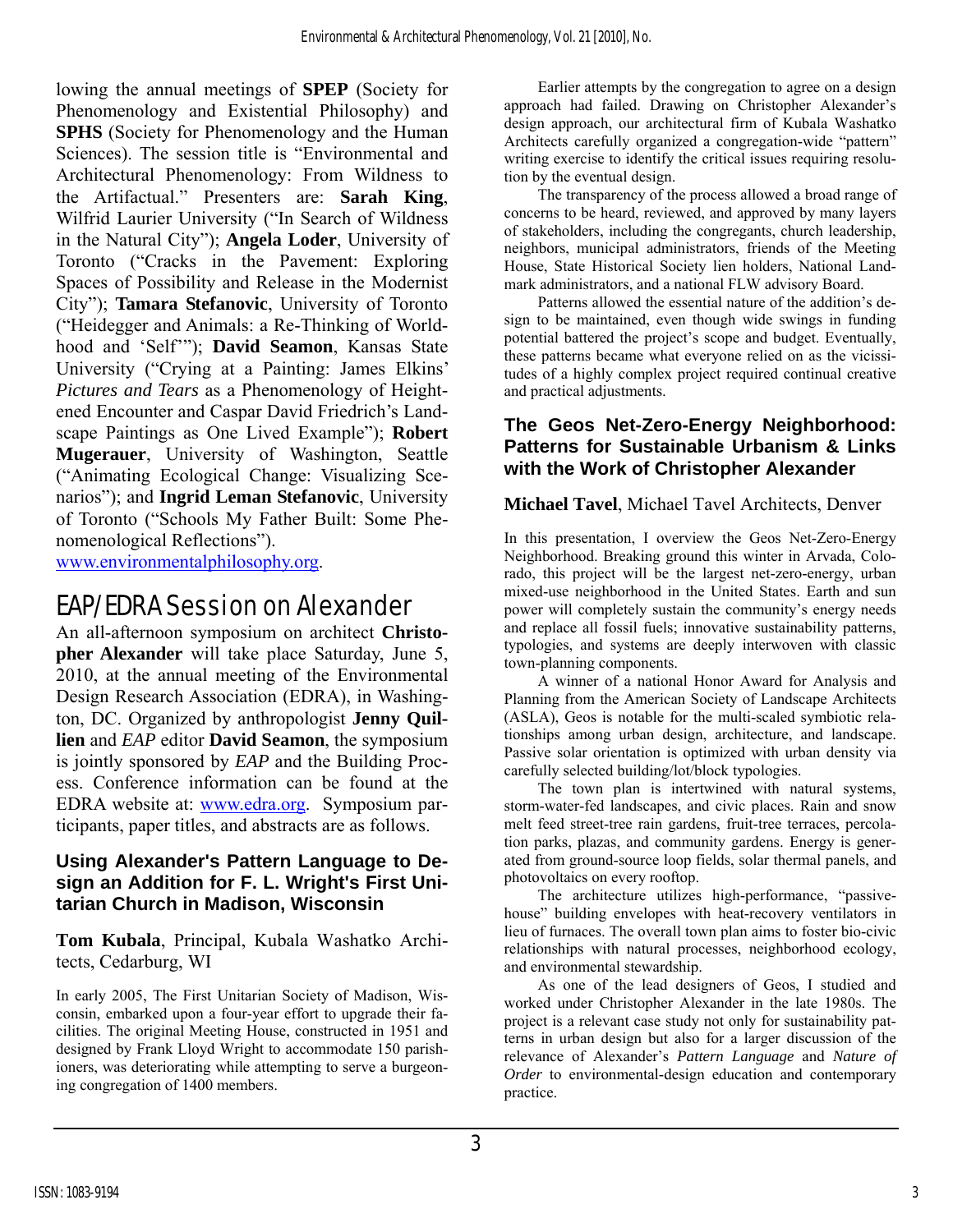#### **Using Alexander's Principles and Methods to Revive the Commuter-Crossroads Community of Fairview Village, Pennsylvania**

**Matthew Schelly**, Montgomery County Planning Commission, Norristown, PA

This presentation overviews the process of assisting local leaders and residents of Fairview Village, Pennsylvania, in developing a plan to transform their auto-oriented, commutercrossroads village into a more livable place, using Christopher Alexander's principles and methods.

Located on Philadelphia's suburban fringe, Fairview Village (approx. pop. 700) is the largest of three villages in a 10,000-acre rural township surrounded by suburban sprawl. The village is at the crossroads of two two-lane commuter routes for many of these suburbanites.

In following Alexander's approach to place design, I began with my own ideas for village redevelopment but then enlisted input from the Building Process Alliance—an on-line community of design and planning professionals involved in an Alexander approach to architectural and community design.

Drawing on their expertise and responses from Fairview Village leaders, I am guiding a design to improve Fairview Village's sense of place and community. In my presentation, I describe how the village design has developed so far and hope to involve symposium attendees in a discussion of ideas as to how the design might further evolve.

#### **More than just a Home: Using Alexander's Discoveries to Create a Living Environment**

**Stavroula Conrad**, Architectural Designer, Neosys Corporation, Hartwood, VA; **Mark Eitt**, Independent Home Builder, Mark Eitt Construction, King George, VA

A designer and builder share their experience implementing Christopher Alexander's genetic code of built environments, generating a house and successful home environment in Northern Virginia. In using Alexander's dynamic design and construction process—which allows for design decisions unfolding in a natural sequence through real time and real space—the designer and builder were themselves transformed. The process resulted in not only a very beautiful, living structure but enriched the lives of those designing, building, and inhabiting it. It is especially fascinating to observe visitors' reactions as they experience the home for the first time.

The process of *designing* a house, or any building, has generally become isolated, separated and alienated from the process of *building* it. This disconnect has led to the often strained relationships between designer and builder, with the resulting deep internal tension being directly transferred to the buildings themselves and consequently to the human beings occupying them. This project demonstrates how Alexander's

process enhances human life at many levels and can heal the antagonistic relationship between designer and builder. Through Alexander's approach to designing and building, a more beautiful built environment can result.

#### **Silence, Exile, and Cunning: Beatific Expression & Alexander's** *Nature of Order*

#### **Steve Madison,** Madison+Partners Architecture, Dallas, TX

In this presentation, I explore Christopher Alexander's public acknowledgement that "the presence of God in matter is inevitable." I argue that this recognition is both brave and necessary if architecture's claim to truth is ever to surpass mere political didactic and become deeply relevant to ordinary human beings who struggle more than ever, in a virtual world, with their origin, identity, and ultimate destination.

I suggest that, by honoring the mystery of what Alexander identifies as the "eternal I AM," architecture might surpass polity to become a sort of magic carpet—the warp, eternity; the weft, time; woven alone in silence and with cunning by the architect who knows well the stinging lash of the critic, the hard stones of the pitiless economy, and the betraying kiss of the traitorous client or colleague.

I contend that Alexander knows the craft of the architectweaver and speaks for the power of the carpet to transport us beyond the myopic realm of our cultural and familial epistemology to an encounter with the Beatific—safe passage to sacred ground and perhaps a chance at authentic life.

#### **Exploring a More Modest Framework for Alexander's Insights in** *Nature of Order*

**Jenny Quillien**, Faculty, Laboratory of Anthropology, Santa Fe, NM

In *The Luminous Ground,* volume 4 of *The Nature of Order*, Christopher Alexander elaborates a vast cosmology about the nature of the universe, its orderliness, and God. This presentation entertains the possibility that Alexander's material can be equally well "housed" within frameworks more modest and better documented.

Following an idea first proposed by architect David Week ("A Hermeneutic Approach to the Practice of Architecture in a Foreign Culture," doctoral thesis, University of Sydney, 2000), I review Alexander's 15 properties of wholeness as a "re-invention" of image-schemata of lived space, most concisely described by M. L. Johnson in *The Body in the Mind*  (Chicago Univ. Press, 1987)*.*

In addition, the *"I"* described by Alexander in volume 4 will be reconsidered in the light of anthropologists Robert Plant Armstrong's phenomenological explanation of artifacts embodying what Armstrong calls "affecting presence."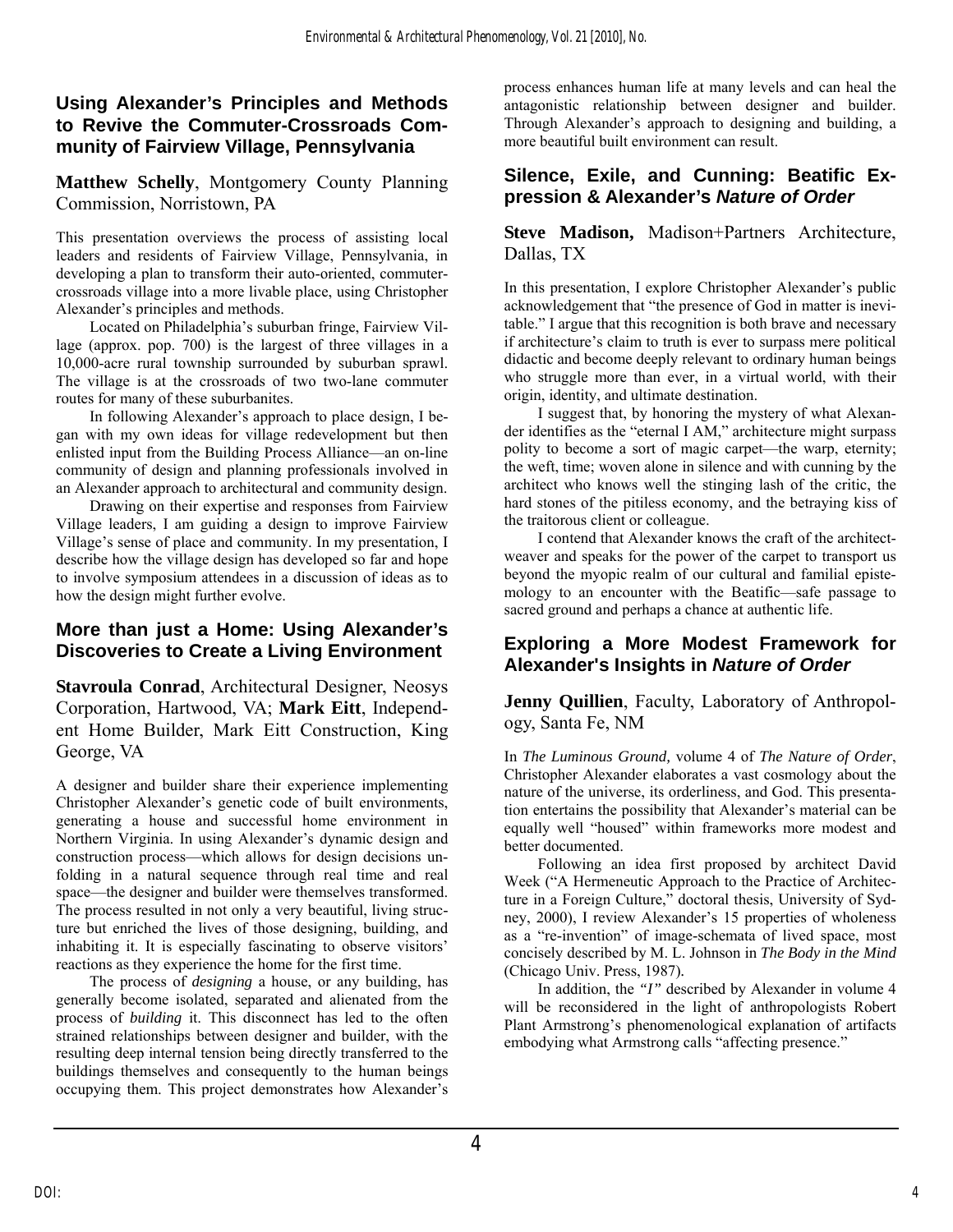## Citations Received

Annmarie Adams, 2008. *Medicine by Design: The Architect and the Modern Hospital, 1893-1943.*  Minneapolis: Univ. of Minnesota Press.

This architect examines how "hospital design influenced the development of  $20<sup>th</sup>$ -century medicine and demonstrates the importance of these specialized buildings in the history of architecture."

David Aims & Richard Wagner, eds., 2009. *Design and Historic Preservation: The Challenge of Compatibility.* Newark: Univ. of Delaware Press.

The 14 papers in this collection focus on "a critical look at design in historic preservation." Questions explored include: "How much does a successful project depend on the approach taken and how much on the skill of the designer? Must new design be subservient to existing fabric to be compatible? What enrichment does a contrasting new design bring to a district that compatibility does not? To what degree do the specific attributes and character of an historic district or property affect the nature of new design? Do guidelines stifle or encourage creative design? How flexible should guidelines and their interpretation be? What are the virtues of highly specific guidelines? Of general guidelines? How specific should guidelines be to a community or district? How can guidelines avoid fostering inaccurate, historicizing treatments? What are the most effective ways to address the use of historical versus substitute materials?"

Thomas Barrie, 2010. *The Sacred In-Between: The Mediating Roles of Architecture.* NY: Routledge.

This architect interprets sacred architecture through "the recognition of its role as an 'in-between' place." Includes chapters entitled "The Middle Ground of Interpretation: Phenomenology, Hermeneutics and the Sensory Experience of Architecture" (chap. 2); "Earth and Sky: Place and Primordial Architecture" (chap. 6); and "Ordering the World: The Symbolism of Proportion and Geometry" (chap. 8).

#### Peter Berry, 2009. *Beginning Theory: An Introduction to Literary and Cultural Theory.* NY: Palgrave.

This English professor provides a lucid overview of major conceptual perspectives in literary and cultural theory, including structuralism, poststructuralism, postmodernism, and psychoanalytic, feminist, gay/lesbian, and Marxist criticism. Berry includes a chapter on "ecocriticism," which is said to "re-read major literary works from an ecocentric perspective, with particular attention to the representation of the natural world"—see sidebar, right.

Arnold Berleant, 2010. *Sensibility and Sense: The Aesthetic Transformation of the Human World.*  Thorverton, UK: Imprint Academic.

This philosopher "offers a philosophically comprehensive account of humans' social and cultural embeddedness encountered, recognized, and fulfilled as an aesthetic mode of experience. Extending the range of aesthetic experience from the stone of the earth's surface to the celestial sphere, the book focuses on the aesthetic as a dimension of social experience."

#### "Nature really exists…"

Perhaps the most fundamental point… is that ecocritics reject the notion (common to most of the other theories considered in this book) that everything is socially and/or linguistically constructed…. For the ecocritic, nature really exists, out there beyond ourselves, not needing to be ironised as a concept by enclosure within knowing inverted commas, but actually present as an entity which affects us, and which we can affect, perhaps fatally, if we mistreat it. Nature, then, isn't reducible to a concept which we conceive as part of our cultural practice (as we might conceive a deity, for instance, and project it out onto the universe).

 Theory in general tends to see our external world as socially and linguistically constructed, as 'always already' textualised into 'discourse', but ecocriticism calls this long-standing theoretical orthodoxy into question, sometimes rather impatiently, as in Kate Sopher's frequently-quoted remark (in her seminal book *What is Nature?* p. 151) that 'It isn't language which has a hole in its ozone layer'.

 Ecocriticism, then, repudiates the foundational belief in 'constructedness' which is such an important aspect of literary theory. Of course, that belief in the universality of social constructedness was always vulnerable to the objection that if true it would necessarily be unknowable (since 'everything' would include the idea itself that 'everything is socially and linguistically constructed').

 In the 1980s, social-construction gangs seemed to be everywhere, digging up and replacing the academic sidewalks, and for the most part their work is still in place, constituting the main academic thoroughfare in the Humanities. So the difficulty of either verifying or falsifying the view that everything is socially or linguistically constructed has not diminished its grip on day-to-day debate about literary theory. Nevertheless, the essence of ecocritics' intervention in theory has been to challenge it

—from Peter Berry's *Beginning Theory,* p. 243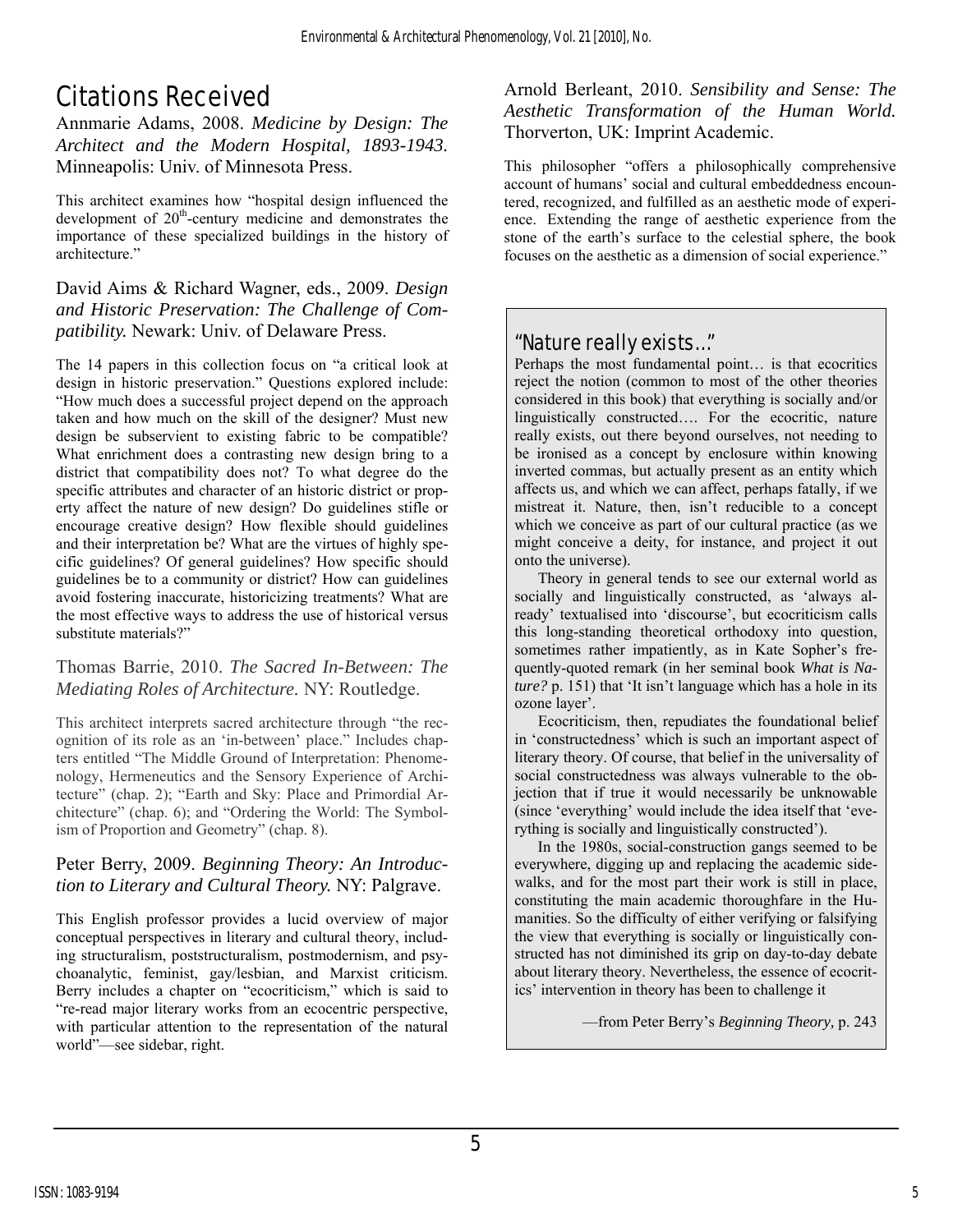A. F. Blackwell, C. M. Eckert, L. L. Bucciarelli, & C. F. Earl, 2009. Witnesses to Design: A Phenomenology of Comparative Design. *Design Issues,* vol. 25, no. 1 (winter), pp. 36-47.

Drawing on the evidence from six research workshops involving 24 designers from various professions (including three architects and two product designers), these researchers aim "to develop a rich understanding of recurring [design] behaviors across different domains…" They conclude that "the most striking finding… was the recognition by our witnesses [i.e., the participating designers] of the commonality of their experience."

#### Brett Buchanan, 2008. *Onto-Ethologies: The Animal Environments of Uexküll, Heidegger, Merleau-Ponty, and Deleuze.* Albany, NY: SUNY Press.

This study examines how three major philosophers— Heidegger, Merleau-Ponty, and Deleuze—have entertained the thought of biologist Jakob von Uexküll (1864–1944), particularly his *A Stroll Through the Environments of Animals and Men* (1934)*,* which, from one perspective, might be called a "proto-phenomenology" of the lived worlds of animals. Buchanan emphasizes that these three philosophers in particular found in Uexküll's portrayal "a compelling case for an ontology of living beings." Uexküll wrote: "We no longer regard animals as mere objects, but as subjects whose essential activity consists of perceiving and acting. We thus unlock the gates that lead to other realms, for all that a subject perceives becomes his perceptual world and all that he does, his active world. Perceptual and active worlds together form a closed unit, the *Umwelt* [lifeworld].... [T]here are, then purely subjective realities in the *Umwelten*; and even the things that exist objectively in the surroundings never appear there as such." The drawing, "Blind man and his dog," on the front page of this *EAP* issue is one of the many striking illustrations in Uexküll's *Stroll.* 

#### Elizabeth Burton & Lynne Mitchell, 2006. *Inclusive Street Design.* London: Architectural Press.

This architect and planner examine the urban design needs of older persons and the less abled. The book is organized around six design principles identified as familiarity, legibility, distinctiveness, accessibility, comfort, and safety.

#### Tom Butler & George Wuerthner, eds., 2009. *Plundering Appalachia: The Tragedy of Mountaintop-Removal Coal Mining.* San Rafael, CA: Earth Aware.

Described as "a searing expose of the greatest environmental calamity now being wreaked upon America as the coal industry turns a formerly beautiful landscape into an undeclared

national energy sacrifice zone." Large-format aerial photographs and essays by Wendell Berry, David Orr, and others.

#### Taylor Carman, 2008. *Merleau-Ponty.* London: Routledge.

An accessible introduction to the difficult ideas of phenomenologist Maurice Merleau-Ponty, including a penetrating chapter on "body and world." In regard to the notion of *flesh* in Merleau-Ponty's later work, Carman writes: "The underlying ontological foundation of sensory receptivity and motor spontaneity is what Merleau-Ponty now calls *flesh* (*chair*)…. [Flesh is] the *sensibility* of things, the perceptibility both of the perceptual environment and of ourselves as perceivers—the *visibility* of vision, the *tangibility* of touch, the *exposure* of anything to which the world itself can be exposed in experience, including the bodily sense or experience of motor intentionality…. [Body and world] are not two distinct things, but sinews of a common flesh, threads in the same fabric, related to one another not as situation and reaction…, but as a single woven texture, like the overlapping and interlocking lizards and birds in an Escher drawing."

#### Richard Coyne, 2008. *The Tuning of Place: Sociable Spaces and Pervasive Digital Media.* Cambridge, MA: MIT Press.

How do digital devices like cell phones, iPods, and GPS systems play a role in how people use spaces? This professor of architectural computing argues that "these ubiquitous devices and the networks that support them become the means of making incremental adjustments within spaces"—what he calls "the tuning of place." He highlights various "tuning processes" that include intervention, calibration, wedges, habits, rhythm, tags, taps, tactics, thresholds, noise, and interference.

#### Allan Doig, 2008. *Liturgy and Architecture.* Burlington, VT: Ashgate.

This book examines the relationship between liturgy and architecture from the early church to the Middle Ages. Special attention is given to the Abbey of Cluny and the origins of Gothic architecture at St. Denis.

#### Kim Dovey, 2010. *Becoming Places: Urbanism/ Architecture/Identity/Power.* London: Routledge.

This architect works to "rethink conceptions of 'place' and to move on from the view of place as essentially closed and stabilizing. Another [focus] is the nexus of place to power; the ways that the sense of place is inextricably wrapped up with questions of authority and authenticity …." Draws heavily on the ideas of Deleuze and Bourdieu and is highly critical of "foundational" phenomenologists like Heidegger.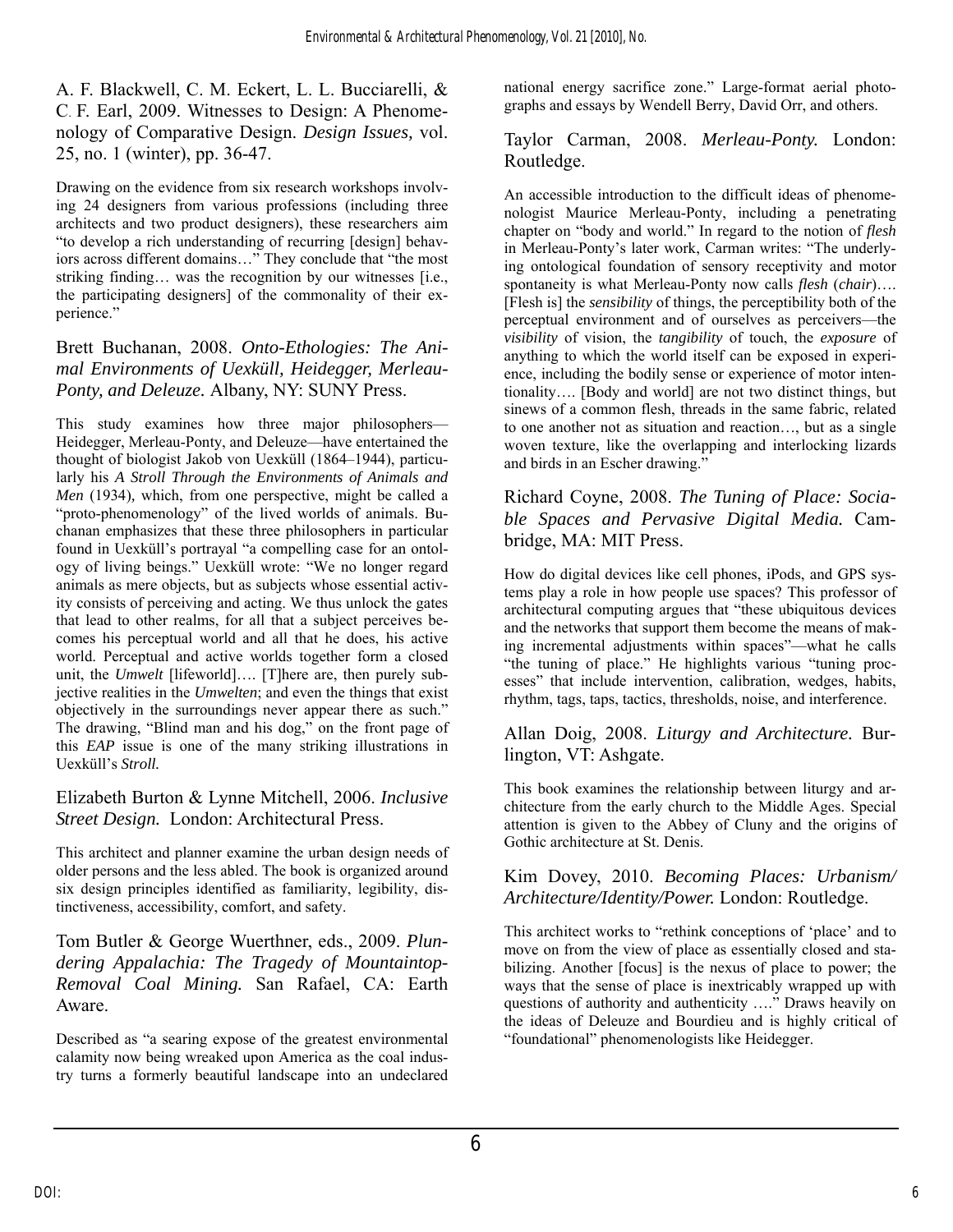Linda Finlay, 2009. Debating Phenomenological Research Methods, *Phenomenology & Practice,*  vol. 3, no. 1, pp. 6-25.

In this perceptive and helpful discussion of current phenomenological research methods, this psychologist addresses six questions: (1) How stringently should 'phenomenology' be defined? (1) Is the phenomenological aim normative description or idiographic analysis? (3) To what degree should description involve interpretation? (4) Should researcher subjectivity be emphasized or set aside? (5) Is phenomenology both science and art? (6) Is phenomenology a modernist or postmodernist project? Or neither? Or both? For selections from Finlay's article, see sidebar, right.

Andrew Foran & Margaret Olson, 2008. Seeking Pedagogical Places, *Phenomenology & Practice,* vol. 1, no. 1, pp. 24-48.

This article focuses "on significant relations between teachers, students, and the various places in which they appear to find pedagogical thoughtfulness." Drawing on teacher accounts, the authors conclude that "different places are appropriate for engaging in different kinds of pedagogical activities with students; activities can be experienced as in place or out-of-place; [and] dwelling pedagogically is being absorbed, being able to dwell authentically in a learning experience without interruption or distraction."

Lisa Foster, 1997. *Access to the Historic Environment: Meeting the Needs of Disabled People.*  Shaftesbury, Dorset, UK: Donhead.

This disabled architect provides "case studies of the most varied types of historic building—everything from town halls to a converted prison." Foster writes: ""I know at first hand... how difficult it is to provide satisfactory access in historic environments. You might say—and I have often said—that the more valuable and historic a building is, the more difficult it will be to solve the problems of accessibility."

Jan Gehl & Lars Gemzøe, 2006. *New City Spaces.*  Copenhagen: Danish Architectural Press.

This book presents "examples of public space strategies as well as projects illustrating developments in the area of public space architecture." Case studies from around the world include 39 public spaces; 3 streets; and 36 squares. The two American examples are Pioneer Courthouse Square, in Portland; and Welcome Park, in Philadelphia. Well illustrated with photographs, plans, and drawings. Unfortunately, quite a number of the open spaces illustrated don't appear to generate the kind of urban vibrancy the authors advocate.

#### The Nature of Phenomenological Research

 "[M]y own position… is that phenomenological research is phenomenological when it involves both rich description of the lifeworld or lived experience; and where the researcher has adopted a special, open phenomenological attitude which, at least initially, refrains from importing external frameworks and sets aside judgments about the 'realness' of the phenomenon" (p. 8).

"[P]henomenological research characteristically starts with concrete descriptions of lived situations, often first-person accounts, set down in everyday language and avoiding abstract intellectual generalizations. The researcher proceeds by reflectively analyzing these descriptions, perhaps idiographically first, then by offering a synthesized account, for example, identifying general themes about the essence of the phenomenon. Importantly the phenomenological researcher aims to go beyond surface expressions or explicit meanings to read between the lines so as to access implicit dimensions and intuitions" (p. 10).

"Phenomenology is sometimes linked to a modernist agenda. Some would argue that it offers an inductive methodology to explore human subjectivity systematically in terms of what individuals are *really* feeling and experiencing…. Here, phenomena are seen to be made up of essences and essential structures which can be identified and described if studied carefully and rigorously enough. In such characterizations, phenomenology can be seen as tending toward being a realist, modernist project where there is a belief in a knowable world with universal properties (at least in some senses), and the aim is to examine the 'real world out there'…." (p. 15).

"The question at stake is: Where does phenomenology fit in a postmodern world of ironically shifting boundaries and plurality of perspectives, a world in which construction and deconstruction (of both language and lived embodiment) seem twin imperatives? In the world of qualitative research, where cultural and historical contingency are highlighted and discursive, poststructuralist, feminist/alternative approaches dominate, is there a plausible space for assertions of authentic selves and universal truths?.... Can phenomenology embrace the twenty-first-century future without casting regretful backward glances to earlier times?

 "I believe phenomenology needs to move forward and take its place beyond the modernist-postmodernist divide—the era some call post-postmodernism…. In the current climate, phenomenologists… are challenged to recognize that any knowledge produced is contingent, proportional, emergent, and subject to alternative interpretations. At the very least, research that is anchored in a more critical realist, modernist position deserves some healthy questions and can expect critical challenge. The practice of returning to participants to validate researchers' analyses, for example, could be disputed as a problematic throwback to empirical, realist ideals. At the same time, while phenomenologists may embrace more ironically playful, creative presentations and relativist understandings, they must also ensure they do not lose the speaking, experiencing subject.…. We need to go beyond the lines drawn by both modernism and postmodernism embracing both and neither" (pp. 16-17).

—from Linda Finlay's "Debating Phenomenological Research Methods" (2009)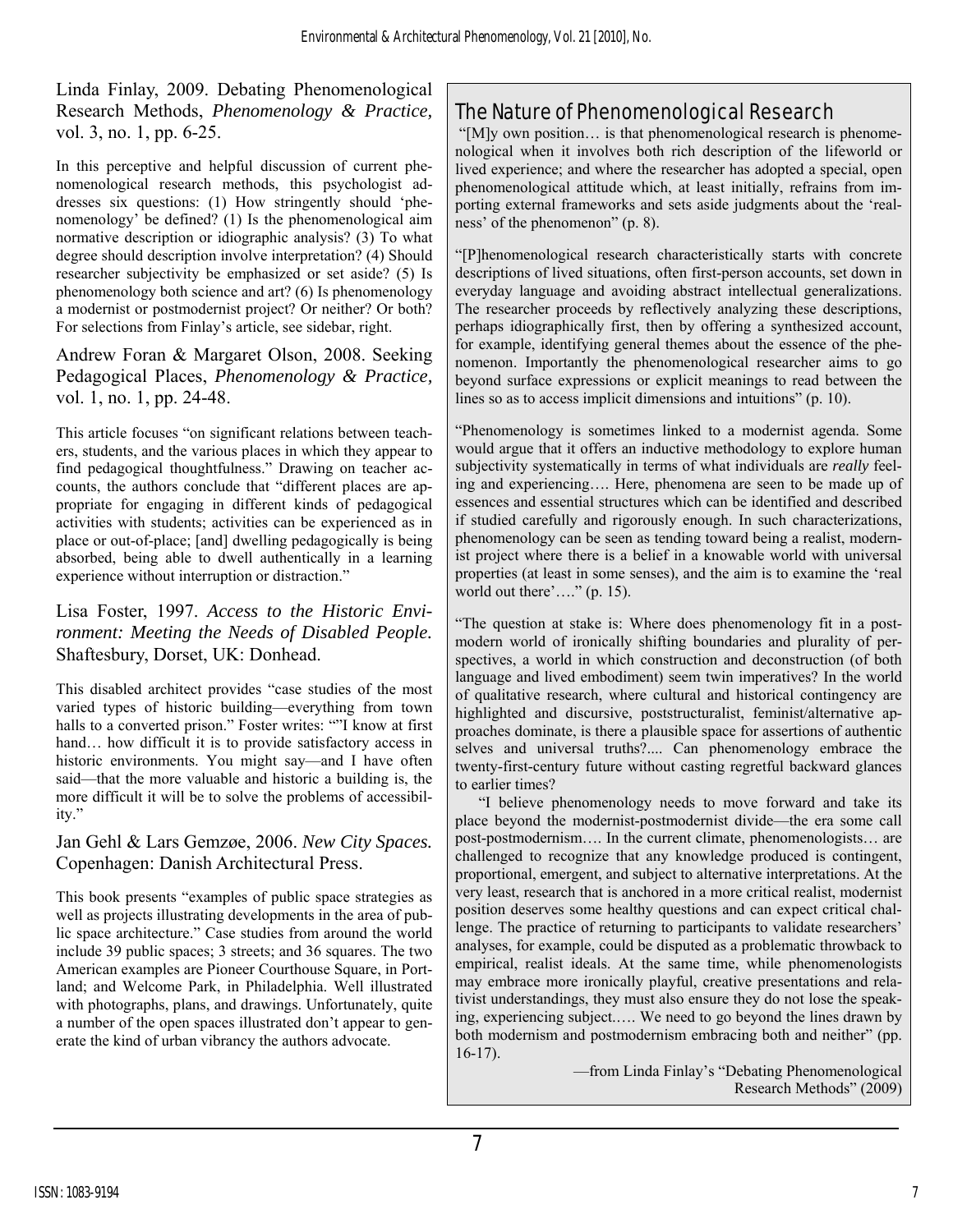Karsten Harries, 2009. *Art Matters: A Critical Commentary on Heidegger's "The Origin of the Work of Art*." Berlin: Springer.

This book is based on a series of seminars given by philosopher Karsten Harries and dedicated to Heidegger's essay, "The Origin of the Work of Art". The book partially follows the structure of the German philosopher's essay, but Harries has added four other chapters: one that discusses the opposition between Heidegger's approach and an aesthetic one, regarding art; another that links the analysis of authenticity from *Being and Time* (where it remains dangerously incomplete, because of its too formal character) to the demand for art; a third indicating how the incomplete analysis of authenticity became dangerous and made possible the dangerous path in Heidegger's life (the option for National Socialism); and a fourth that underlines the need for art in our modern world led by metaphysics (which forgot its roots) that culminates in technology."

Herman Hertzberger, 2008. *Space and Learning.*  Rotterdam: 010 Publishers.

This book is architect Herman Hertzberger's "theoretical study of the spatial conditions of learning, lavishly illustrated throughout with the architect's own work and that of others." Several exceptional photographs of students' learning lifeworlds, both in terms of schools and elsewhere (e.g., streets, playgrounds, and open spaces).

Oliver Herwig, 2006. *Dream Worlds: Architecture and Entertainment.* NY: Prestel.

This journalist "traces the idea of architecture as entertainment from its early incarnations to the late  $20<sup>th</sup>$  century and "architainment's" dramatic expansion." Includes discussion of Las Vegas, Disney World, and the Mall of America. Many photographs, most in color.

#### Tim Ingold, 2007. *Lines: A Brief History.* London: Routledge.

This anthropologist offers an "inquiry into human line-making in all its forms," including "walking, weaving, observing, singing, storytelling, drawing, and writing." All "proceed along lines of one kind or another. In this book, I aim to lay the foundations for what might be called a comparative anthropology of the line." One question asked is "how, in the modern world, the line became straight, only to be ruptured and fragmented by the dislocations of postmodernity?" Includes more than 70 illustrations.

Simon P. James, 2009. *The Presence of Nature: A Study in Phenomenology and Environmental Philosophy.* London: Palgrave Macmillan.

Drawing on the philosophical tradition of phenomenology as well as literary sources, this philosopher considers such topics as "animal consciousness, the moral imperative to conserve nature and the view that the natural world exists independently of human concerns."

Bruce Janz, 2008. The Terror of the Place: Anxieties of Place and the Cultural Narrative of Terrorism. *Ethics, Place and Environment,* vol. 11, no. 2, pp. 191-203.

This philosopher considers "the ways in which terrorism has become a feature of place, and how we can expect to see the terror of the place in the future." Two of Janz's seven conclusions are: "a relative diminishment in 'place-making imagination'—the ability to see places as rich, ambiguous, and multipurposed"; and "the death or fear of the agora, the true 'agoraphobia', as the public space of discourse is closed down, and the private space of patriarchally enforced agreement gains ascendancy."

#### Bruce Janz, 2009. *Philosophy in an African Place*. Lexington Books.

This philosopher works to establish what he calls a "philosophy-in-place"—i.e., a "mode of philosophy that begins from the places in which concepts have currency and shows how a truly creative philosophy can emerge from focusing on questioning, listening, and attending to difference." Janz argues that African philosophy has sought to define what African philosophy is and, in doing so, has "ironically been unable to properly conceptualize African lived experience." He argues that such conceptualization can only occur when the central question is changed from the spatial to a new, platial one.

Akel Ismail Kahera, 2002. *Deconstructing the American Mosque: Space, Gender, and Aesthetics.*  Austin: Univ. of Texas Press.

This scholar of Islamic studies "explores the history and theory of Muslim religious aesthetics in the United States since 1950," drawing on the concepts of *"jamal"* (beauty), "subject," "object," and other Islamic philosophical ideas.

Lynne C. Manzo, 2005. For Better or Worse: Exploring Multiple Dimensions of Place Meaning, *Journal of Environmental Psychology,* vol. 25, pp. 67-86.

This paper examines "people's emotional relationships to places… to learn about the kinds of places that are meaningful for people, the role these places play in their lives, and the processes by which they develop meaning…. Qualitative analysis reveals the diversity and richness of people's emotional relationship to places, indicating that place meaning develops from an array of emotions and experiences, both positive and negative."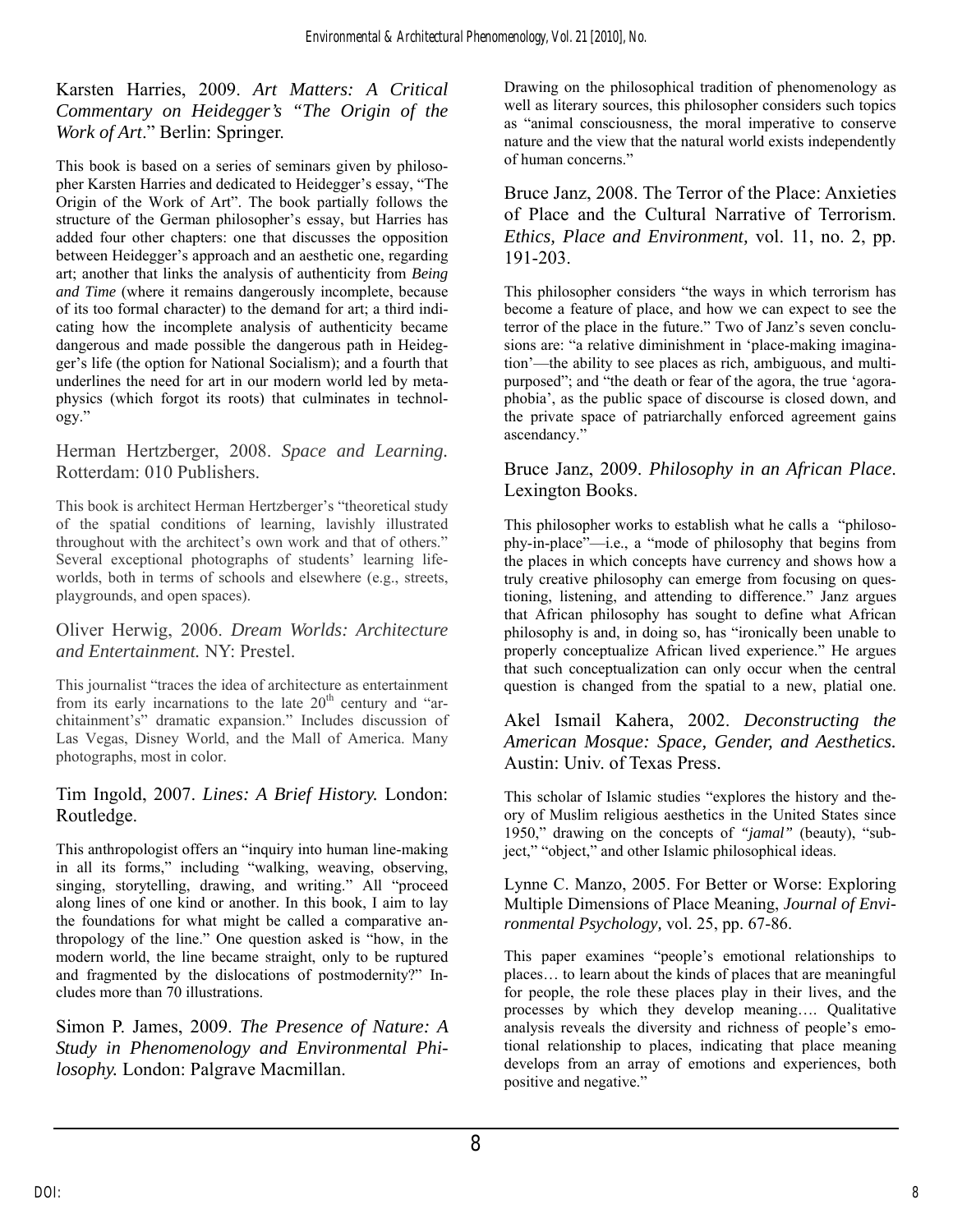# Understanding Wholeness: Goethe's Metamorphosis of Plants

#### Eva-Maria Simms

Johann Wolfgang von Goethe, 2009 [originally 1790]. *The Metamorphosis of Plants*, with an introduction and photographs by Gordon L. Miller, Jr. Translated by Douglas Miller. Cambridge, Massachusetts: MIT Press.

In spring 2009, I participated in a symposium on "Morphology and Modernity" organized by the *Klassik Stiftung Weimar*, the organization that administers Goethe's legacy of buildings, gardens, museums, libraries, archives, and research projects. Weimar was Goethe's home from 1775–1832. This beautiful German town still maintains most of its classical eighteenth-century architectural style and generous garden designs. Traces of Goethe's life and work can be found everywhere.

From his study and library in the *Goethe Haus*—filled with cases upon cases of botanical specimens—one can walk directly into his garden, still planted with the same flowers and shrubs that Goethe cultivated as a living laboratory for his studies on the metamorphosis of plants.

The garden and the study make it clear that, although Goethe is best known today for his literary achievements as a poet and playwright, he spent much of his time in scientific investigation of botany, geology, meteorology, anatomy, and color theory. He was well known by many prominent scientists and philosophers of his time with whom he corresponded.

Goethe considered his botanical studies and his small monograph, *The Metamorphosis of Plants,* to be one of his most important scientific contributions. This work has just been reprinted by MIT Press in a beautiful new edition incorporating remarkable plant photographs taken by environmental historian Gordon L. Miller, Jr., who also writes a thoughtful introduction.

oethe conceived *morphology* as "a science of Goethe conceived morphology as "a science of organic forms and formative forces aimed at discovering the underlying unity in the vast diversity of plants and animals" (Goethe 2009, xvi). Goethean morphology is a qualitative, descriptive science that searches for the underlying principles determining how organic forms change through time, a process he called *metamorphosis*.

Through his observations of growing plants in his own garden and in different habitats visited during his travels to Italy, Goethe recognized that the various appearances of plant organs, such as stem, leaf, calyx, and so forth are variations of one *archetypal form*: "Thus we can say that a stamen is a contracted petal or, with equal justification, that a petal is a stamen in a state of expansion" (ibid., 102).

Through all the changing forms of a plant's metamorphosis, Goethe recognized the archetypal, protean *idea* of the plant (the *Urpflanze)* that realizes itself in each specific plant by following a lawful process of intensification and polarity. Through intensification the plant strives toward greater refinement and complexity, while through polarity the dynamic and creative interplay of opposing forces unfolds (seen, for example, in the expansion from seed to stem leaf or the contraction from petals into pistils and stamens). Goethe's careful observations, documented in *The Metamorphosis of Plants,* are an excellent example of a practical, applied phenomenological study.

Goethe's discoveries of these applied morphological principles helped lead him to other significant discoveries in anatomy and in color theory. The second part of his drama *Faust* was written along side his scientific studies, and it, too, exemplifies the principles of morphology and the metamorphosis of an entelechy—but now translated into the human realm. Goethe did not see a sharp distinction between his poetic and scientific works because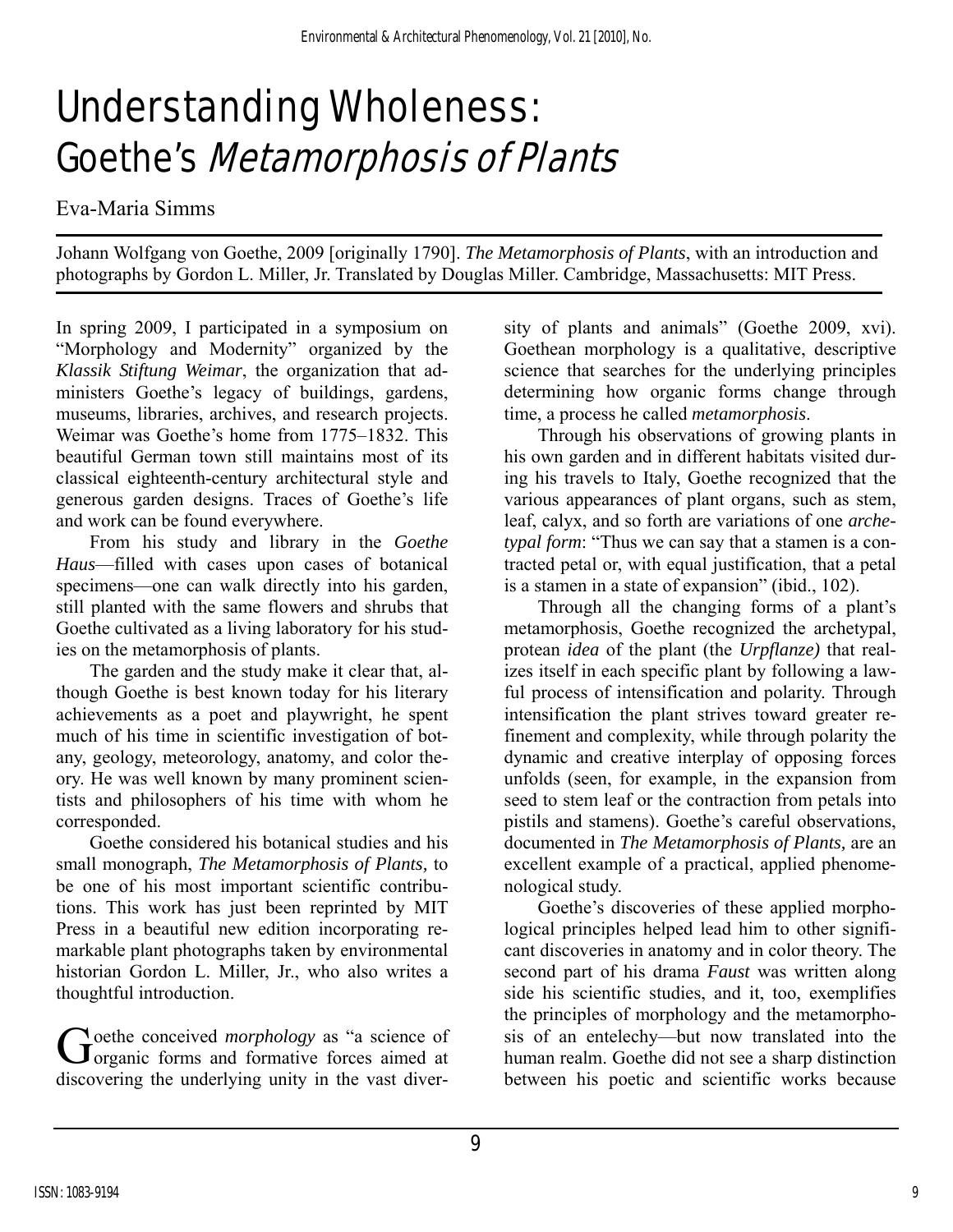they both required the use of an exact poetic imagination and flowed from a deep desire to understand nature and the place of the human being within it.

he interdisciplinary applications of Goethean The interdisciplinary applications of Goethean<br>science have a venerable but underground history. Herder, Hegel, and Schelling were deeply influenced by Goethe in their philosophies; Cassirer, Dilthey, Wittgenstein, Adorno, and Benjamin saw themselves as morphologists; and Uexküll and Goldstein applied Goethean principles to ethology and neurology. Goethe's qualitative science is often seen as a forerunner of Husserlian phenomenology and can be characterized as an attempt to develop a phenomenology of nature.

The connection between Goethean science and architecture, however, is particularly fascinating. Goethe's color theory and plant morphology played a seminal role in the development of the early Bauhaus school of design founded in Weimar in 1909, a few minutes' walk from Goethe's study. In 2009, the *Klassik Stiftung Weimar* organized a large exhibit to honor the Bauhaus' centennial, an exhibit also shown at New York's Museum of Modern Art in the winter of 2009–10. For me, one of the most amazing aspects of this exhibit was the extensive collection of paintings by Bauhaus artists Paul Klee, Wassily Kandinsky, and Lyonel Feininger. Goethean color studies by other members of the Bauhaus faculty dominated an entire section of the exhibit.

The curators of the Bauhaus exhibit in Weimar had created an additional from documenting the influence of Goethean plant studies on the morphological studies of the Bauhaus artists: Here, right next to Goethe's drawings of plant metamorphosis, were the journal pages of Paul Klee's metamorphic plant studies, which led to the development of abstract forms in his paintings and spurred his musings on nature's basic forms of design and how they might be translated into art and architecture. Goethe's modest, 200-year-old *Metamorphosis of Plants* reappears time and again and in the most unexpected places!

S mentioned above, *The Metamorphosis of*  **A**S mentioned above, *The Metamorphosis of Plants* is now available in English in the lush new MIT Press edition edited and introduced by

Gordon L. Miller, Jr. The translation from German is a reissue of the fine 1988 version by German scholar Douglas Miller (Goethe 1988). What makes this newest version unique, however, is Gordon Miller's exceptional plant photographs. Goethe had hoped that his work would someday be illustrated, and Miller took on the task to photograph all the plants Goethe highlights in his essay. Miller searched nurseries and swamps, climbed mountains, and canoed rivers to find the more than 50 species in the United States. (His sister-in-law even sent him a sprouting Tennessee potato specimen all the way to Washington State!)

Miller's introduction gives a well rounded overview of Goethe's scientific ideas, but the photographs are the truly stunning and innovative addition to Goethe's text because they beautifully illustrate the metamorphosis of plants.

Goethe, I think, would have been pleased not only with the content but also with the quality of the book production: It is one of the loveliest volumes I have ever held in my hands. The clarity of the photographic plates and illustrations and the overall design of the book are outstanding. The hardbound edition has a simple, classical black design with an intriguing, almost abstract, pinecone photograph (by Gordon Miller) on the cover.

Throughout, the volume is a labor of love something not seen very often today in academic publishing. You might consider purchasing more than one copy: One for yourself and another for someone who loves nature!

#### Reference

Goethe, Johann Wolfgang von, 1988. *Goethe: Scientific Studies* (Douglas Miller, editor & translator). NY: Suhrkamp [reprinted by Princeton Univ. Press, 1995].

*Eva-Maria Simms is an Associate Professor of Psychology at Duquesne University in Pittsburgh, Pennsylvania. She has written* The Child in the World *(Detroit: Wayne State Univ. Press, 2008).*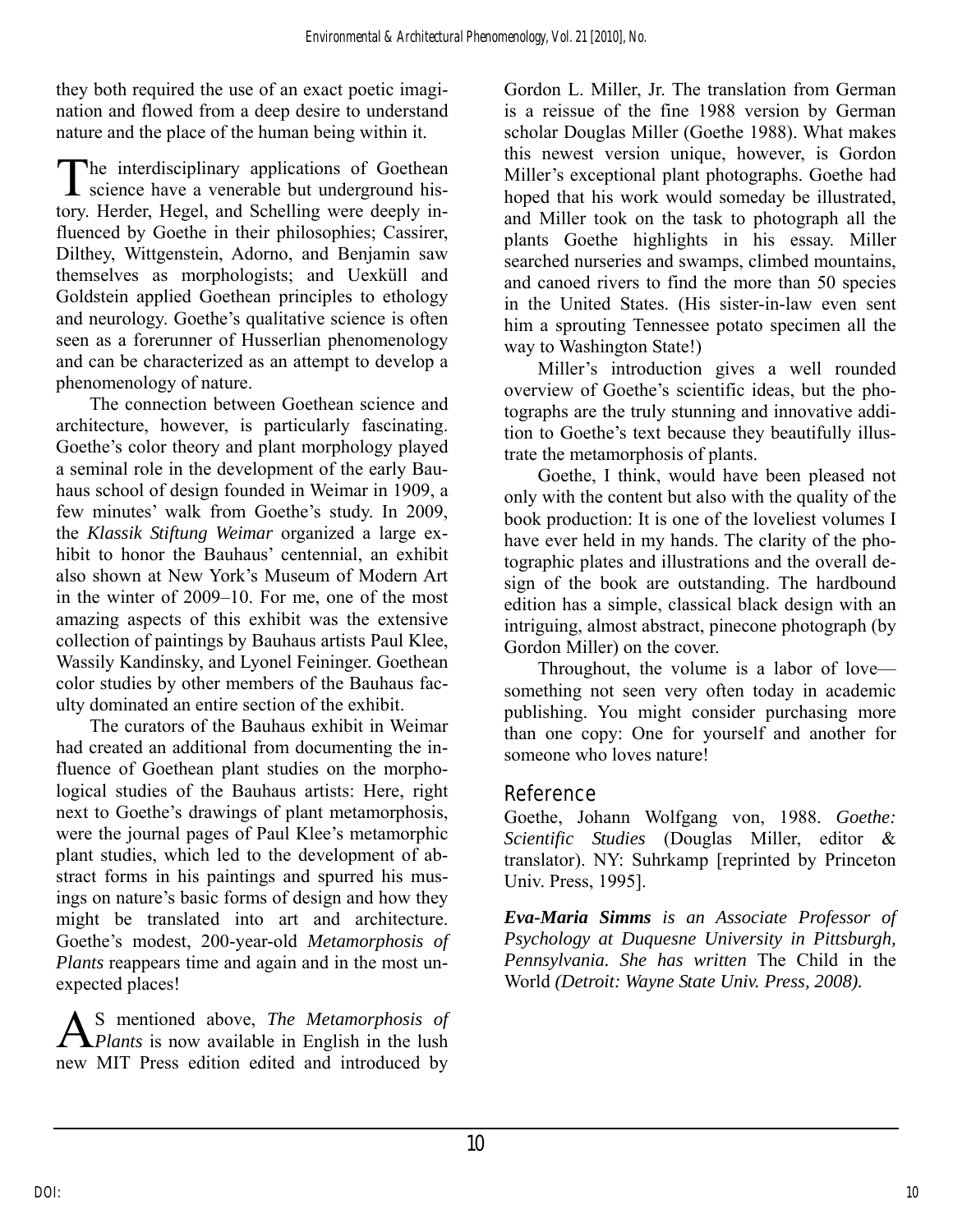## Non-Ordinary Architectural Phenomenologies: Non-Dualist Experiences and Husserl's Reduction

#### Julio Bermudez

*Bermudez is an Associate Professor at the University of Utah College School of Architecture + Planning. He has received national and international recognition for his pedagogic work in design process and media as well as for his interdisciplinary research in information visualization. Over the past five years, Bermudez has focused on developing a philosophy and practice of "Voluntary Architectural Simplicity" (VAS) and studying the phenomenology of architectural experience and making. On the latter, see* EAP, *spring 2008, p. 4; also see his website at: [www.arch.utah.edu/julio.htm](http://www.arch.utah.edu/julio.htm). [bermudez@arch.utah.edu.](mailto:bermudez@arch.utah.edu) © 2010 Julio Bermudez.* 

lthough phenomenological studies address the structures and processes underlying ordinary consciousness of places and architecture, little attention has been Ithough phenomenological studies address the structures and processes underlying ordinary consciousness of places and architecture, little attention has been given to non-ordinary, more intense experiences. Yet understanding these less common environmental and architectural encounters may prove helpful in a variety of ways ranging from a better understanding of what is "typical" to dealing with environmental and ethical issues associated with uncontrolled growth.

This essay contributes to these possibilities by examining the nature of exceptional aesthetic experiences of the built environment. I begin with five exhibits offering a representative survey of what I call "non-dualist experiences." Each exhibit includes a statement summarizing the main point of the italicized quotation that follows. I have attempted to include just enough commentary to provide context for the particular citation.

#### **Exhibit 1**

Exceptional aesthetic experiences occur suddenly, involve important time-space perceptual anomalies, collapse boundaries separating self and other, are extraordinarily vivid, and may elicit an experiential epiphany. Educator and artist Frederick Franks describing an extraordinary experience of place:

*At that moment something happened: all my fear evaporated, but so did bee and sun and grass… and I. For at that instant sunlight and sky, grasses, bee and I merged, fused, became one—yet remained sun and sky and grass and bee and I. It*  *lasted for a heartbeat, an hour, a year… Then, as abruptly, I was I again, but filled with indescribable bliss…*[1].

#### **Exhibit 2**

Exceptional architectural experiences are beyond self-control, raise the mind to higher consciousness, and may cause a fundamental transformation of being. Scholar of religion Lindsay Jones:

*[Once one accepts] the alluring invitation of architecture… [he or she can be] profoundly transformed by it in ways that are beyond one's control and powers of self-conscious deliberation. [Such experience] lifts one to higher levels of consciousness and spiritual awareness in ways that the ordinary acquisition of knowledge cannot. [The result may be] transformations that entail not simply new ways of thinking but even new ways of being* [2].

#### **Exhibit 3**

The essence of architecture and place may be experienced but not defined, pointed to but ultimately remaining ineffable. Architect Christopher Alexander describing what he calls "the quality without a name":

*There is a central quality which is the root criterion of life and spirit in a man, a town, a building or a wilderness. This quality is objective and precise, but it cannot be named… This quality in buildings and in towns cannot be made, but only generated, indirectly, by the ordinary actions of the people, just as a flower cannot be made, but only generated from the seed* [3].

#### **Exhibit 4**

A deeper appreciation of architecture involves an exceptional phenomenology that confers fundamen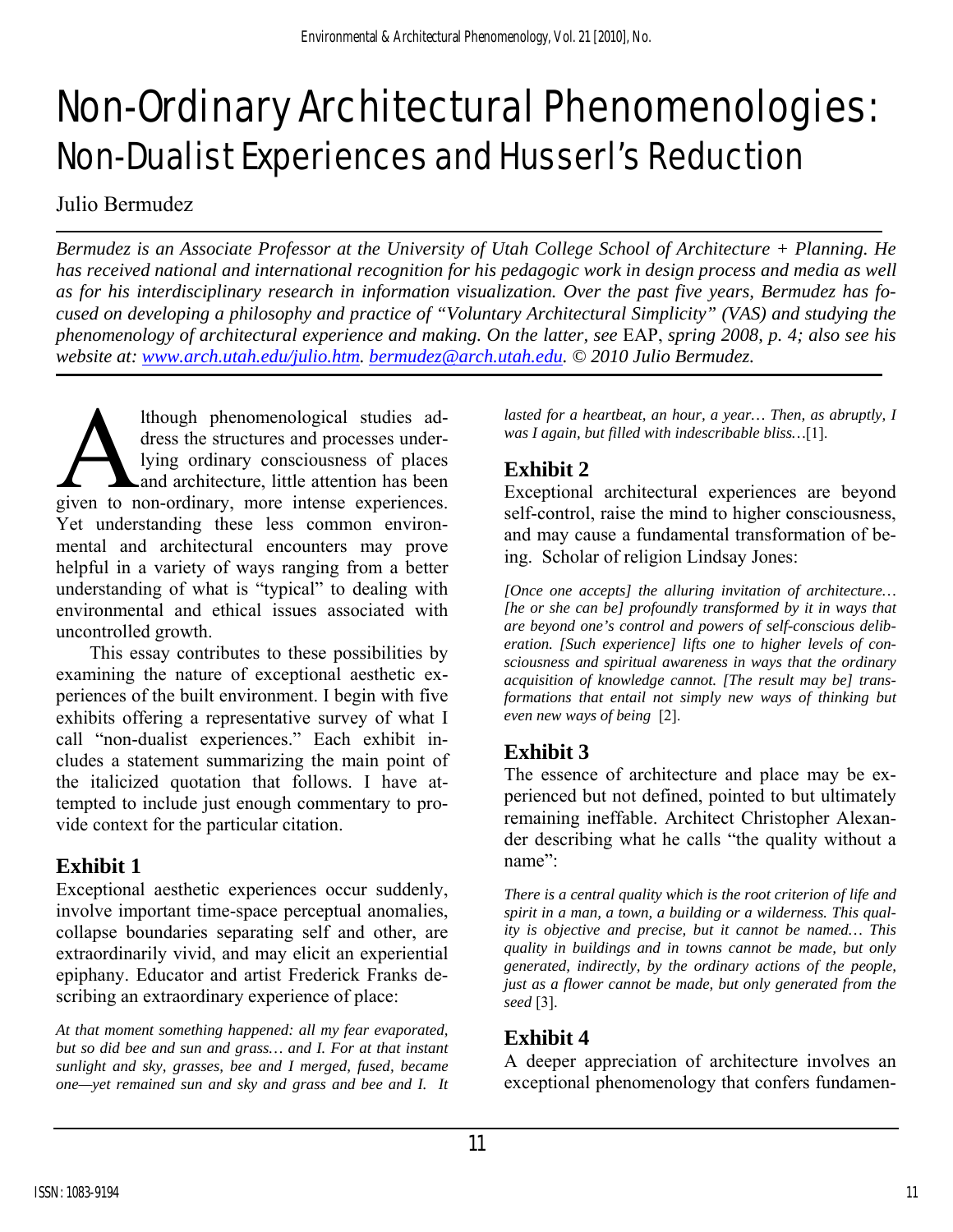tal intuitive understanding and is therefore the source of the highest learning. Architectural journalist Robert Ivy recalling a story told by an architecture student overwhelmed by his experience of the Pantheon:

*That story telling took many of us in the audience back to our own moments of recognition—the fortunate, transcendent instant when the universe clicked into adjustment and we understood the power of architecture. For some in the audience, the moment of architectural recognition might have occurred at the Salk Institute; for another, at Ronchamp. Not everyone has experienced an 'Aha!': Some find a ripening of appreciation over time. The route is an individual, inevitable one… Beside that intuitive understanding, all learning pales and the lights go dim* [4].

### **Exhibit 5**

Exceptional architectural experiences suspend ordinary interpretative frameworks and induce a sense of well-being, harmony, and presence. Architect Heinrich Herman describing his wish to design buildings that deeply enrich people's experiences:

*[I] came to realize that an environment's contemplationinducing, poetic/spiritual dimension is ultimately its capacity for making a visitor/user's concern of day-to-day reality recede temporarily into the background in favor of an openness to contemplative beholding. The ensuing processes of contemplation effectively cause one to step outside one's typical frames of reference of time, space, and self, and can lead to a greater feeling of being in the present and partaking in a greater harmony of all being* [5].

These five exhibits provide strong evidence that exceptional architectural aesthetics involve situations falling outside what is considered ordinary experiences of architecture and place. Their highly attentive state, significant perceptual irregularities, dissolution of the subject-object division. intimate depth, overwhelming sense of well-being, transcendence of culture and language, and transformative potential challenge our understanding regarding architecture, self, and beyond.

Here I argue that two interdependent lived events are responsible for these radical outcomes: first, an *extraordinary aesthetic experience* itself; and, second, an operation enabling this experience—that is, *a sweeping "reduction"* of intellectual, emotional and sensorial "noise."

## Non-Dualist Experiences

If we rely on accounts in the literature and on our own life experience, we realize that exceptional aesthetic events are not encountered by too many people or are they easy to come by. This begs the question: Why are these experiences so unusual?

In his *Pictures and Tears,* art historian James Elkins offers one possible answer [6]. Elkins considers the perplexing inability of most art academicians and critics to be experientially moved by art, in particular, painting. This is especially puzzling because these professionals are highly educated and supposedly the most likely to fully appreciate the arts. Elkins uses "crying" to empirically gauge the loss of conscious control over one's reaction to an aesthetic event. In other words, crying demonstrates a lived state of intense aesthetic joy.

Elkins argues that the failure of art professionals to reach an aesthetic rapture is due to their hardearned intellectual proficiency. For example, when art experts encounter a painting they cannot avoid but to use their knowledge and critical skills. Because this approach is basically logical-analytical, it depends on establishing an "objective" distance between the critic and the artwork. The ensuing intellectual detachment results in a cognitive shield that impedes the development of enough intimacy with the work to trigger the aesthetic arousal. The very way of looking generates the gap!

The experiential cure to this aesthetic impotence is simple but not easy to effect. The need is *a shift from dualist to non-dualist experience*. Phrased in the language of philosopher Ken Wilber, extraordinary aesthetics requires a fundamental lived turn from "third-person" detachment to "first-person" intimacy [7]. This turn means that "my" experience of a place ("it") must shift from "me" and "it" as a duality to an experiential oneness where subject and object merge  $("I" = "it")$ .

Traditional phenomenological methods enable us to move from the limiting, instrumentalist view of architecture as inert matter to be approached externally (an "it") to one of materialized intentionality evoking a direct conversation (a "you"). This shift, however, is still not enough to move us away from a lived dualism. A radical transition to first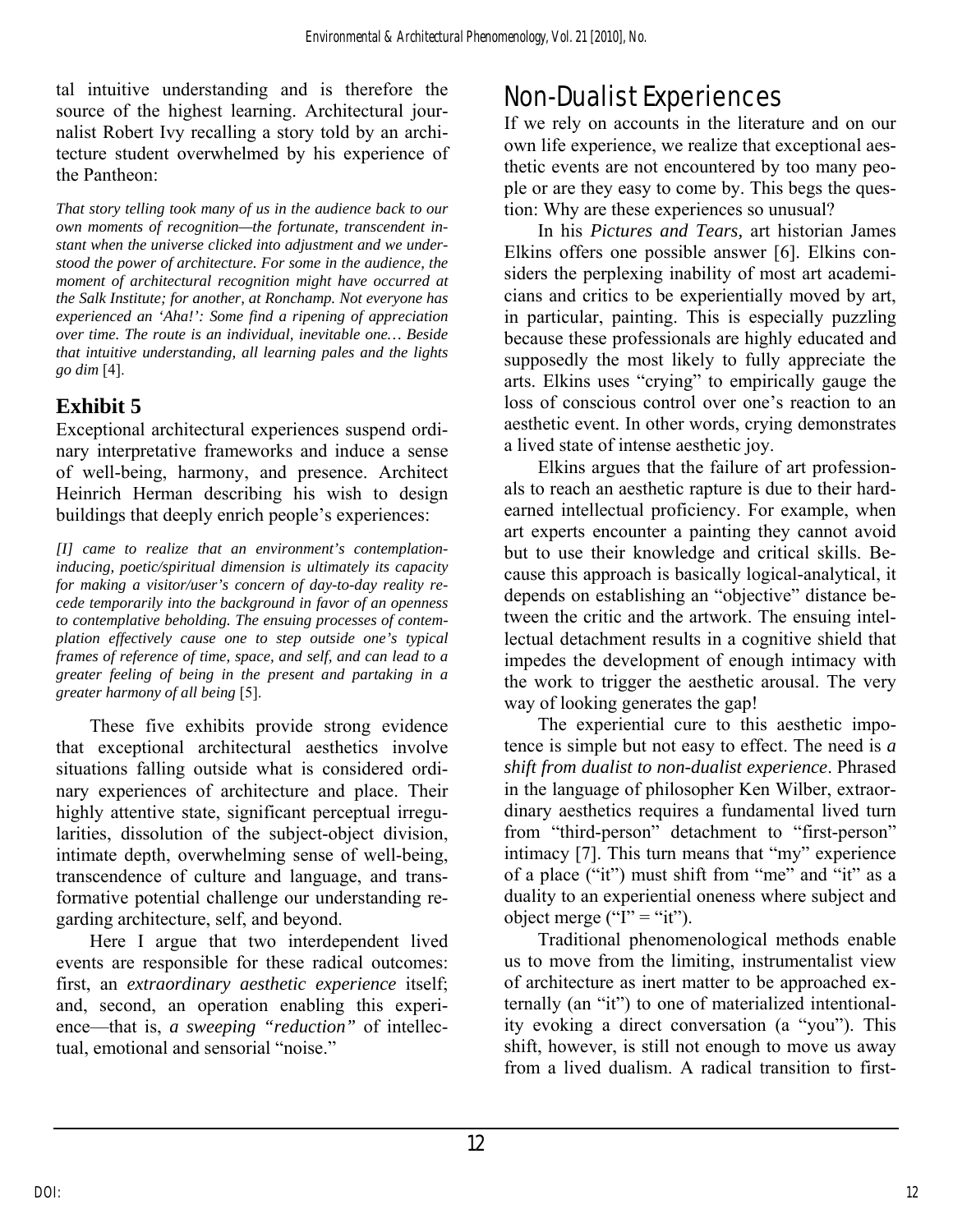person identification  $(I = you = it)$  is necessary to reach a deeper aesthetic experience.

Such first-person identification manages to be simultaneously selfless and intimate. This integration of lived opposites explains why a moving aesthetic experience can simultaneously overpower one's will and yet be so intimately and deeply intuited. Elkins provides many examples in which viewers of paintings find themselves weeping in joy for beauty without quite knowing why or how they got there.

But how is this possible? Let us consider a specific exceptional experience. Although it is evident that a self is present during intense experiences (and therefore aware of what is happening), it is also evident that this awareness is not my "ordinary" self. As soon as my "usual" self observes my aesthetic epiphany, that very feeling begins to recede in direct proportion to my increase in self-monitoring.

As I begin to slip from first-person to secondor even to third-person identification, I realize the shift and work to hold the intensity of the moment. But the more I try, the faster the ineffable moment slips away until I am left with "me" and "it" as separate.

Who hasn't had this frustrating experience? The shift feels like falling from grace. In the cases described by Elkins, the self-conscious realization of crying is the "kiss of death" for that stirring aesthetic experience as it rapidly descends from firstperson to third-person presence.

Let me emphasize that consciousness is never absent during the aesthetic arousal. Rather, what is absent is *self*-consciousness. There is no disturbing ego-watcher that comments, judges, and ends up sabotaging the more intense experience. In other words, exceptional aesthetic encounters are highly conscious experiences without ego.

This is what is meant by a non-dualist experience: a lack of separation between subject and object and a sense of lived mergence between the two. In this state, all is subjective or objective—or, more precisely, just experience-as-happening.

If so, however, we must ask who or what is thus consciously present but not interfering with the unfolding, deeper moment? As an answer to this question, we can speak of a perceptual awareness uninhibited by normal frameworks of interpretation, including of the self. We may call this awareness *being-as-consciousness.*

Implicit in this argument and made unmistakably clear in the five exhibits above is that extraordinary architectural experiences circumvent the cognitive filters and noise occupying the usual mind. Such bypass guarantees the necessary transparency to see into the fuller nature of things (world) and being (consciousness).

This possibility implies a mode of phenomenology that transcends cognition! Though grounded in cognition, the exceptional aesthetic experience shifts toward a *post*-cognitive mode of being. Claiming that an intense aesthetic experience brings forth post-cognitive apprehension is not insignificant, since many twentieth-century efforts in philosophy and the social sciences have sought to demonstrate the impossibility of a phenomenological transcendence.

## Husserl's Reduction

In the early twentieth century, Edmund Husserl proposed a far-reaching philosophy grounded in the phenomenological method of "bracketing"[8]. This reductive procedure consists of filtering out biases unrelated to the ongoing experience so one might access the unspoiled contents of consciousness alone—in other words, pure reality.

Husserl built the phenomenological reduction on two key philosophical insights. One insight arose from Kant's epistemological distinction between *phenomenon* (the thing as experienced) and *noumenon* (the thing itself). Kant's argument that the noumenon is forever beyond direct access established all reality as irremediably "phenomenological"

A second important source of Husserl's phenomenological reduction was Descartes' act of doubting. By pushing doubting to its limits, Husserl was forced to pursue a meticulous re-examination of every tenet of philosophy. In the end, he was left with "just being" as phenomenological consciousness. In attempting to review thoroughly the phenomemenology of being, Husserl faced the challenge of finding a method to remove any veil of prejudice without inhibiting conscious operation [9].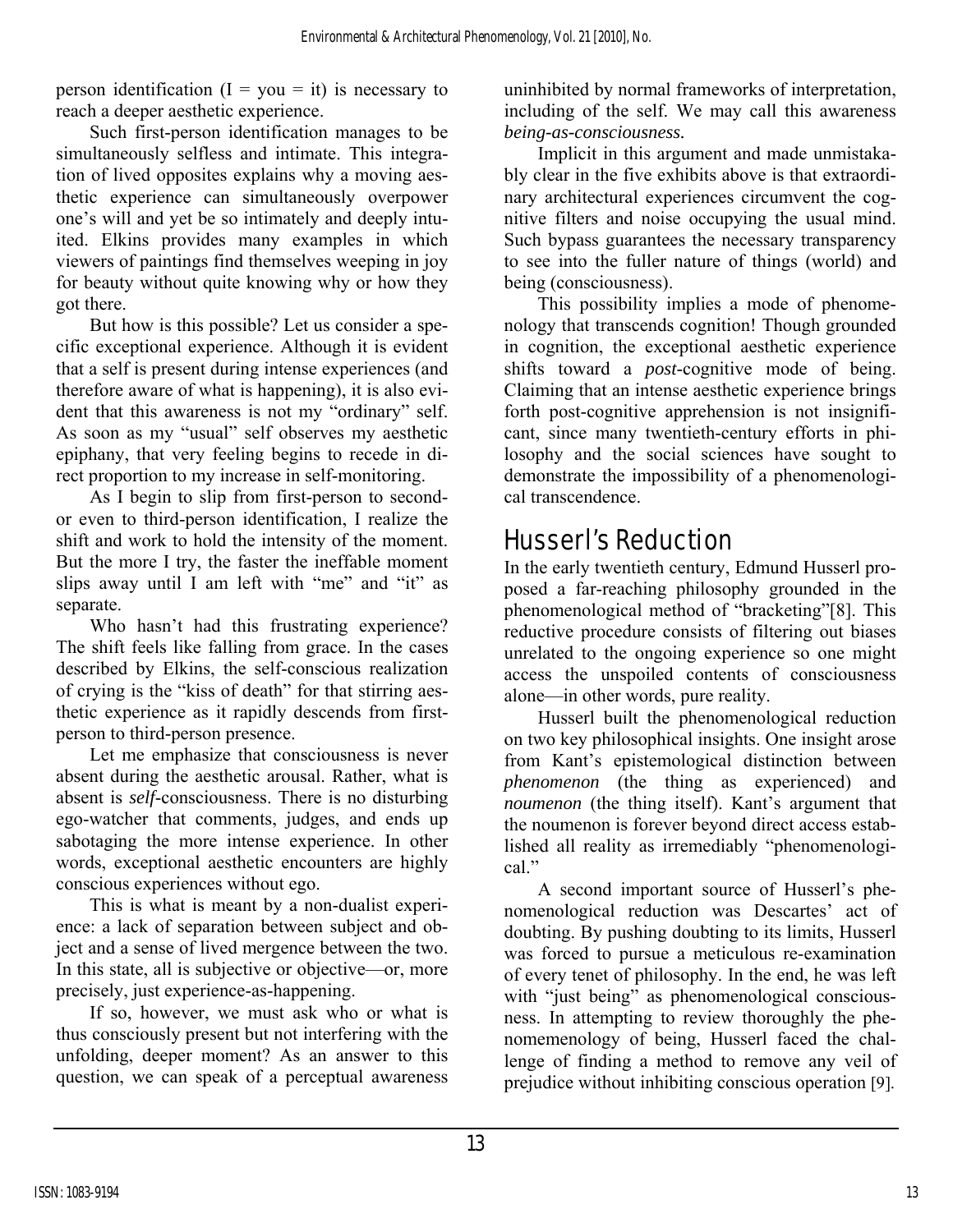The phenomenological reduction is an act of suspension rather than an act of transformation. This effort neither changes an idea or belief into its opposite nor converts any idea or belief into a presumption, suggestion, or doubt. Rather, as Husserl explains,

*We set it as it were 'out of action'*; we '*disconnect'* it, '*bracket'* it. It still remains there like the bracketed in the bracket, like the disconnected outside the connectional system. We can also say: The thesis is experience as lived, *but we make 'no use' of it* [italics in original] [10].

Although there is considerable difference in the role that intention plays in Husserl's phenomenological reduction versus intention's role in an exceptional aesthetic experience (the former demands an initial act of willful intention, whereas the later tends to happen spontaneously and, in one sense, *unintentionally*), there is nonetheless some commonality in actions and results.

One source for demonstrating this commonality is other intentional reductive methods—for example, the meditation practices of Mahayana Buddhism. Meditation is a progressive, deliberate act of letting go of sensory and cognitive awareness so that one might access a state of unconditioned awareness [11].

This reductive method leads potentially to a state of intense conscious concentration (*samadhi*) that silences conditioning and moves the meditator toward a state of non-dualist mindfulness with access to reality-as-it-is (*tathata*). Drawing on the Buddhist literature and on the personal accounts of expert meditators, one can argue that the lived reduction possible through deep meditation has much in common with Husserl's reduction and extraordinary aesthetics [12].

Common to both these reductions is their liberation of the individual from ordinary cognitive practices. By suspending knowledge, belief, and normal perception, these reductions aim at seeing what is *really* there and not what conditioning *"wants"* to see. This manner of bracketing is so radical that not even the self-as-we-know-it escapes; what remains is a highly alert, unfolding event.

In other words, a fundamental transposition from a dualist to a non-dualist perspective results in non-ordinary "illuminated" experience—i.e., an extremely vivid, direct, and transparent intuition of the contents and forms of consciousness.

As indicated above, much has been written about the fundamental flaw of the phenomenological reduction. Language philosophers, behavioral and cognitive psychologists, reception aestheticians, and other critics have sought to demonstrate the impossibility of overcoming referential frameworks, be they linguistic, cultural, social, or behavioral [13].

On the other hand, one can find many trustworthy reports of extraordinary aesthetic experiences that are difficult if not impossible to account for using standard Western-philosophical frameworks. Other well documented accounts of intense nondualist encounters such as peak experiences [14], deep meditation [15], and highly creative states [16] all strongly suggest that the arguments opposing the phenomenological reduction are incorrect.

Another source of resistance and skepticism is the actual difficulty in performing any phenomenological reduction: Bracketing language, culture, and emotional and intellectual "inessentials" is hugely difficult but not insurmountable. Learning how to successfully accomplish a reduction requires substantial training and practice. Meditators, for example, typically spend many years in practice, and artists invest great amounts of effort, time, and involvement to reach high creative states. The rarity of exceptional aesthetic experiences only adds evidence to the difficulty inherent in reaching intensive non-dualist events. But the fact that they do happen demonstrates the power and reality of such intense experiences.

## An Integral Phenomenology

Although a great achievement of phenomenology has been to understand and legitimize the deep relationship between self and place, it has fallen short of making the full leap to non-dualism. The examination of exceptional aesthetic experiences indicates that what usually passes for phenomenological accounts (e.g., empathetic descriptions, holistic intellectual constructions, hermeneutical interpretations, archetypal relationships, and so forth) are still experiences caught midway between non-dualist states and ordinary dualist perception.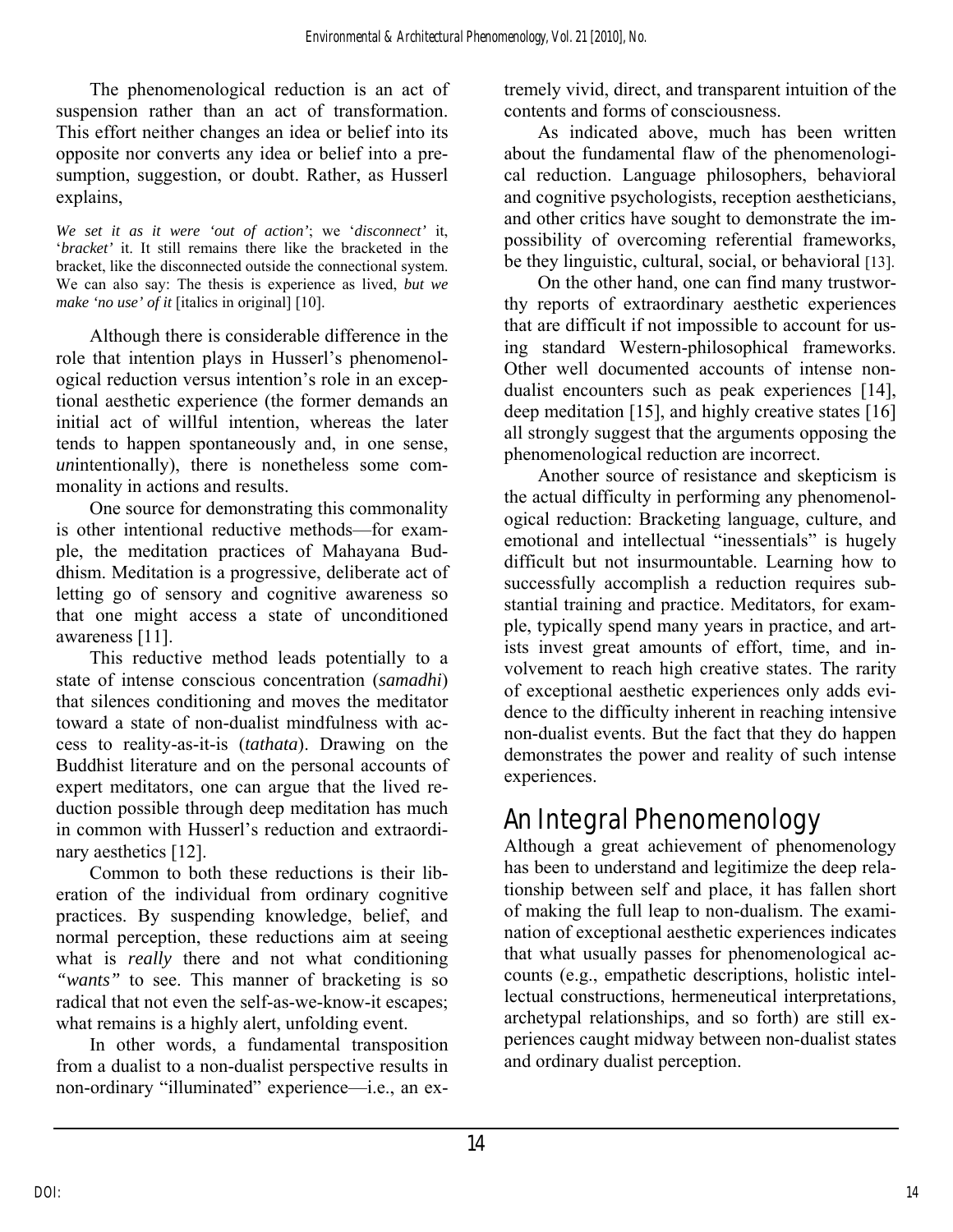Just as one paradigm cannot comprehensively describe all the phenomena of physics, so one mode of phenomenology cannot address the inexhaustible realm of human consciousness and experience. It would be more realistic and useful to consider different phenomenologies to describe different modes and intensities of experiences. The resulting integral phenomenology would permit us to carry out a much wider range of inquiries than is possible today. This broader phenomenology would also allow us to build a much larger map of human being.

To move in this direction, I propose a systematic, threefold research effort geared to: (1) understanding non-dualist aesthetic experiences; (2) studying the built environment's role as a potential gateway to transcendental insights; and (3) developing a thorough, well-balanced phenomenological model that coordinates first-, second-, and thirdperson experiential perspectives.

## **Endnotes**

1. F. Franks, *The Awakened Eye* (NY: Vintage Books, 1979), p. 11.

2. L. Jones, *The Hermeneutics of Sacred Architecture* (Cambridge: Harvard Univ. Press, 2000), vol. 1, p. 97, p. 102.

3. C. Alexander*, The Timeless Way of Building* (NY: Oxford Univ. Press, 1979), p. ix, xi.

4. R. Ivy, "The Essence of Education," *Architectural Record* (2006), p.17.

5. H. Hermann, "On the Transcendent in Landscapes of Contemplation," in R. Krinke, ed., *Contemporary Landscapes of Contemplation* (NY: Routledge, 2005) pp. 36-37.

6. J. Elkins, *Pictures and Tears* (NY: Routledge, 2001).

7. K. Wilber, *Integral Psychology* (Boston: Shambala, 2000).

8. E. Husserl, *Ideas: General Introduction to Pure Phenomenology* (London: Allen & Unwin, 1931).

9. Husserl often described phenomenology as a "philosophy of beginnings"; he argued for the necessity to reconsider all philosophical assumptions.

10. Husserl, *Ideas*, p.108.

11. A. Brahm, "Degrees of Seeing", *Buddhadharma 5*, 1(2006): 42-47; A. Watts, *The Way of Zen* (NY: Pantheon, 1957).

12. For example, T. Hiss, *The Experience of Place* (NY: Knopf, 1990); C. Howett, "If the Doors of Perception Were Cleansed," in D. Seamon, ed., *Dwelling, Seeing, and Designing* (Albany, NY: SUNY Press, 1993); B. Jacks, "Reimagining Walking. Four Practices," *Journal of Architectural Education 58*, 3 (2004): 5-9; R. Krinke, ed., *Contemporary Landscapes of Contemplation* (NY: Routledge, 2005).

13. E.g., T. Eagleton, *Literary Theory* (Minneapolis: Univ. of Minnesota Press, 1983).

14. M. Csikszentmihalyi, *Flow* (NY: Harper & Row, 1990).

15. J. Austin, *Zen and the Brain* (Cambridge: MIT Press, 1998); S. Suzuki, *Zen Mind, Beginner's Mind* (NY: Weatherhill, 1970).

16. B. Edwards, *Drawing on the Right Side of the Brain* (NY: Putman, 1989); B. Ghiselin, *The Creative Process* (Berkeley: Univ. of California Press, 1952); J. Sloboda, *Generative Processes in Music* (Oxford: Clarendon Press, 1988).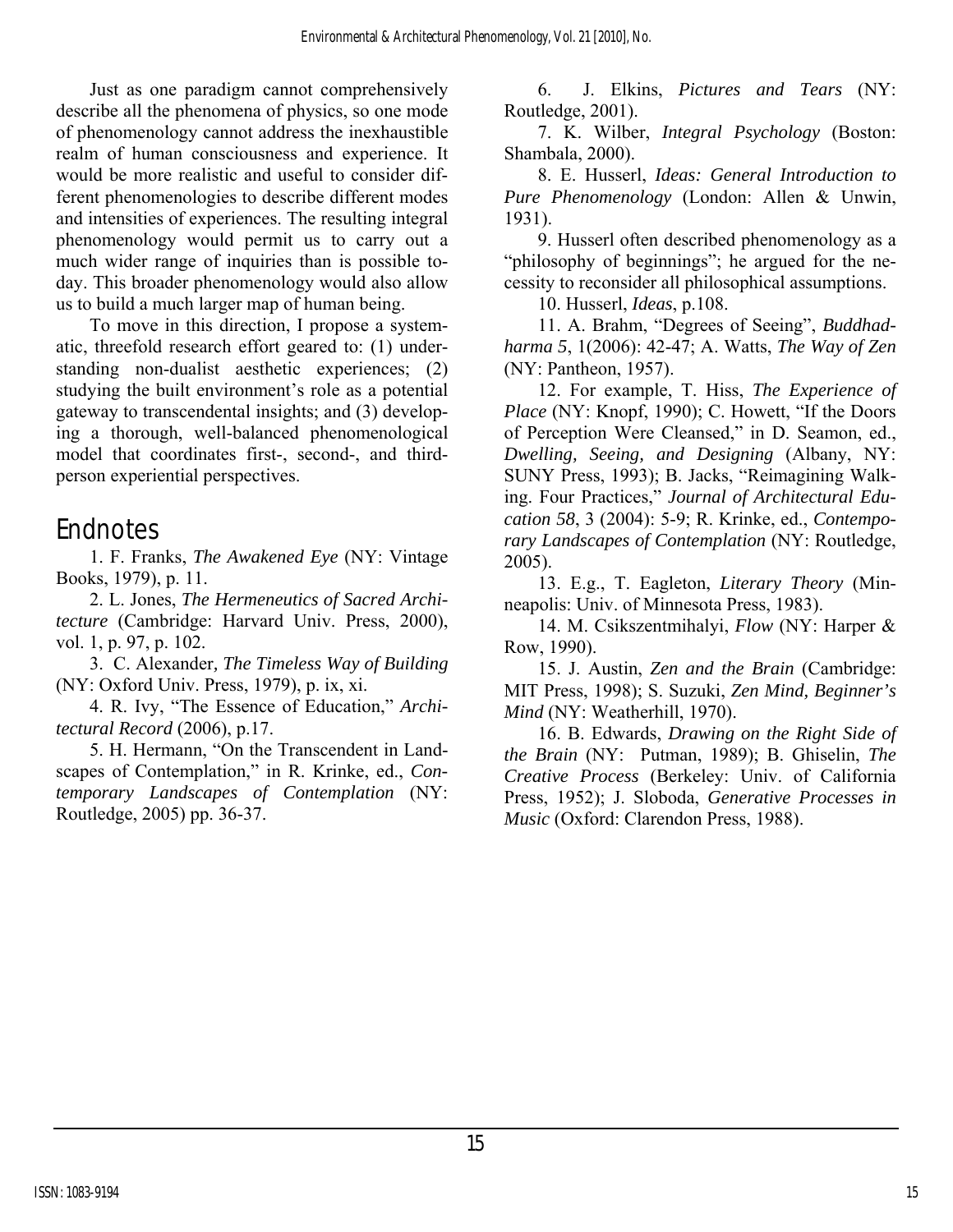## Husserl's Coal-Fired Phenomenology: Energy and Environment in an Age of Whole-House Heating and Air-Conditioning

Dennis E. Skocz

*Skocz received his Ph.D. in Philosophy from Duquesne University. He uses phenomenology to pursue thematic*  interests in media, environment, and, most recently, economics. He has published chapters in Heidegger and the Earth, *L. McWhorter & G. Stenstad, eds. (Toronto: Univ. of Toronto Press, 2009); and* Symbolic Landscapes, *G. Backhuas & J. Murungi, eds. (NY: Springer-Verlay, 2008). His articles appear in* Analecta Husserliana *and other philosophical journals. Skocz was President of the Society for Phenomenology and Media from 2006– 2009 and is a member of the Husserl and Heidegger Circles. A retired career diplomat, he now works as a consultant in strategic planning and professional development. [skocz@verizon.net](mailto:skocz@verizon.net). © 2010 Dennis E. Skocz.* 

t is easy to imagine phenomenology founder Edmund Husserl sitting at his desk in his study on a winter's day, toasty warm and comfortable from the heat of a porcelain stove in a It is easy to imagine phenomenology founder<br>Edmund Husserl sitting at his desk in his study<br>on a winter's day, toasty warm and comfort-<br>able from the heat of a porcelain stove in a<br>corner of the room, a stove fired by coal makes it possible for readers to imagine him in this setting by what he writes in *Ideas II*. The imagery emerges from the text of Section 50: "The person as the center of a surrounding world" [1].

And what a vivid image of egoic-bodily centrality it is! This is not the ego-center from which rays of consciousness radiate to illuminate the immediate landscape of the self's emplacement. Nor is it the zero-point of consciousness "holding sway" though its body over its environs, an ego that we meet in the *Cartesian Meditations.* This ego-body just as central as the others—is absorbed in its thought, passive and comfortable, absorbing the warmth emitted by the coal in the stove. The warmth is a function of the heat released by coal that has been set on fire, a heat that radiates from the coal and suffuses the room.

In this reflective scenario, the coal enjoys its own centrality in the room and in relation to the warm and reflective ego [p. 197]. Between them, the coal and the ego, sender and receiver, the object and the subject serve to define the phenomenon addressed in the scenario; they describe the beginning and end of the event and experience that "fires"

Husserl's reflection and fuels the reflection ventured here.

This reflection alters the scenario in keeping with our contemporary life-situation in a postindustrial world. It endeavors to anticipate and ponder the consequences of changing the scenario even as the underlying phenomenological structures that govern our experience of near and distant worlds continue to hold sway.

The reflection ventured here draws implications from distinctions implicit or operative in Husserl's account, namely between natural and built environments, causal and intentional linkages, and the relationship of *Welt* and *Umwelt*. Specifically, the reflection takes the following steps:

- 1. A reprise of Husserl's account of the *Umwelt* via his analysis of "being-at-home" in a room heated with coal.
- 2. An imaginative variation of that *Umwelt* scenario in which key phenomenological structures illuminated in Husserl's account are not in play. The variation will envision a surrounding world—a climate-controlled environment—not unlike that created by domestic technology in use throughout much of the developed world.
- 3. Phenomenological speculation about the implications for the broader natural environment of lives lived in a surrounding world made increasingly hermetic.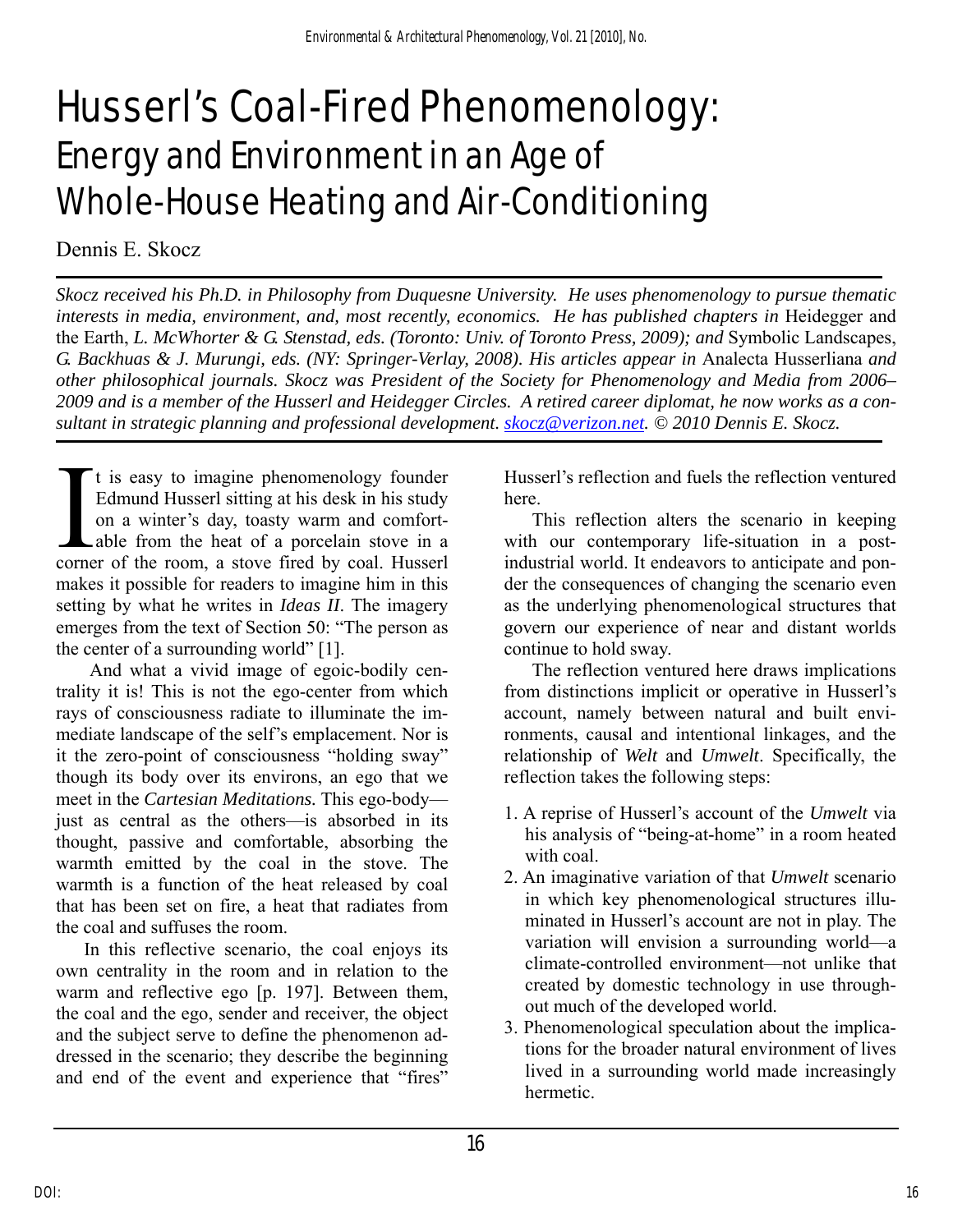etween the coal and the person it warms is a Between the coal and the person it warms is a heated room, a room suffused with heat. One could begin to unfold the brief narrative of hot coal and warmed thinker with the coal. Ignited, it burns; burning, it emits heat throughout the room; with the spread of the heat, the thinker comes to feel warm. Herewith, an objective, cause-effect sequence, starting with the first cause and ending with its most remote effect.

Alternatively, one might begin at the end: I feel warm; I relate my warmth to the heat of the room; the heat is perceived to radiate from the coal in the stove. With the latter, a subjective sequence, starting with what one feels and regressing back to the perceived cause of that feeling.

From object to subject or from subject to object, the internal logic of the phenomenon, differently regarded, prevails. But the brief schematization given here oversimplifies. It misses the nuance and subtlety of the Husserlian account. I suggest that one might usefully begin with the heated room. It is after all the site of the phenomenon in question and the setting of the scenario. More importantly, in the context of *Ideas II,* it is an *Umwelt*, a surrounding world or environment, and that is the explicit object of investigation in Section 50.

The environment of the room lies between the coal and its warm occupant. It is "the between" that merits the most careful attention because this "between," the surrounding world, the world that surrounds the ego is not just an adventitious concomitant of the ego. The ego is inseparably related to the surrounding world. The ego *is as* the subject of the surrounding world [p. 195, 6-7].

With this understanding of surrounding world, what may one say of the room, the environing world in question? Obviously, this environment is heated. As a surrounding world, its being heated is known in and through the experience of warmth, my warmth. The surrounding world is not a world in itself but rather a world as given for me in experience [p. 196, 3-9]. The analysis might end in the subjective experience of warmth, but warmth is not defined by some kind of subjective interiority. My warmth is a function of my position in the room [p. 197, 26-27]. It rises or falls in relation to my proximity to the coal, which I identify as the source of heat in the room, the heat that I experience as warmth.

In moving toward and away from the hot coal, In moving toward and away from the hot coal,<br>several distinctions and relationships come into play. Heat and warmth are correlative but not identical. If my experience of warmth were radically subjective and interior, it would not vary with my position in the room.

There is more. The heat (experienced as warmth) appears to emanate from the coal [p. 197, 22-24], and experience, aided by memory, confirms that the heat is an attribute of the burning coal [p. 197, 20-22], so that now the heat that manifests as warmth to a subject comes to be understood as a property of an object.

Husserl is quite clear here. The heat in the room is an objective property of the coal and it issues from the coal: Both that objective property (heat) and its propagation through the room are *experienced phenomenon* [p. 197, 22-24]. Thus, it is both an objective property of the coal and an *experienced phenomenon* that, when burning, coal is a cause of heat—and conversely, that heat is an effect of the burning coal. The causal connection between firing the coal and releasing its heat is also experienced [p. 197, 27-29] and *founds* the objective determination "combustible" [p. 197, 29-31] that, in the end and without reflection, gives itself immediately to experience as a property of the coal.

Combustibility, however, is both a founded and founding determination. By becoming linked to heat and warmth and, in turn, comfort, the combustible (coal) acquires value or utility to us, i.e., a source of heat that gives itself as good, pleasant, comfortable [p. 197, 29-35]. Value, like other determinations, is an attribute of the object (coal) but has its *experiential basis* in the subject's value perception—"I apprehend it [the coal] from this point of view [i.e., that of value or utility]: I 'can use it for that,' it is useful to me for that" [p. 197, 35-36]. Well outside the immediate environment of the room, the value of the coal (as a utility to chilled thinkers seeking warmth) acquires commodity value in trade and commerce [p. 197, 35-198, 2]. Thus, the founded use-value of the coal serves to found the exchangevalue it will have in the market for combustibles.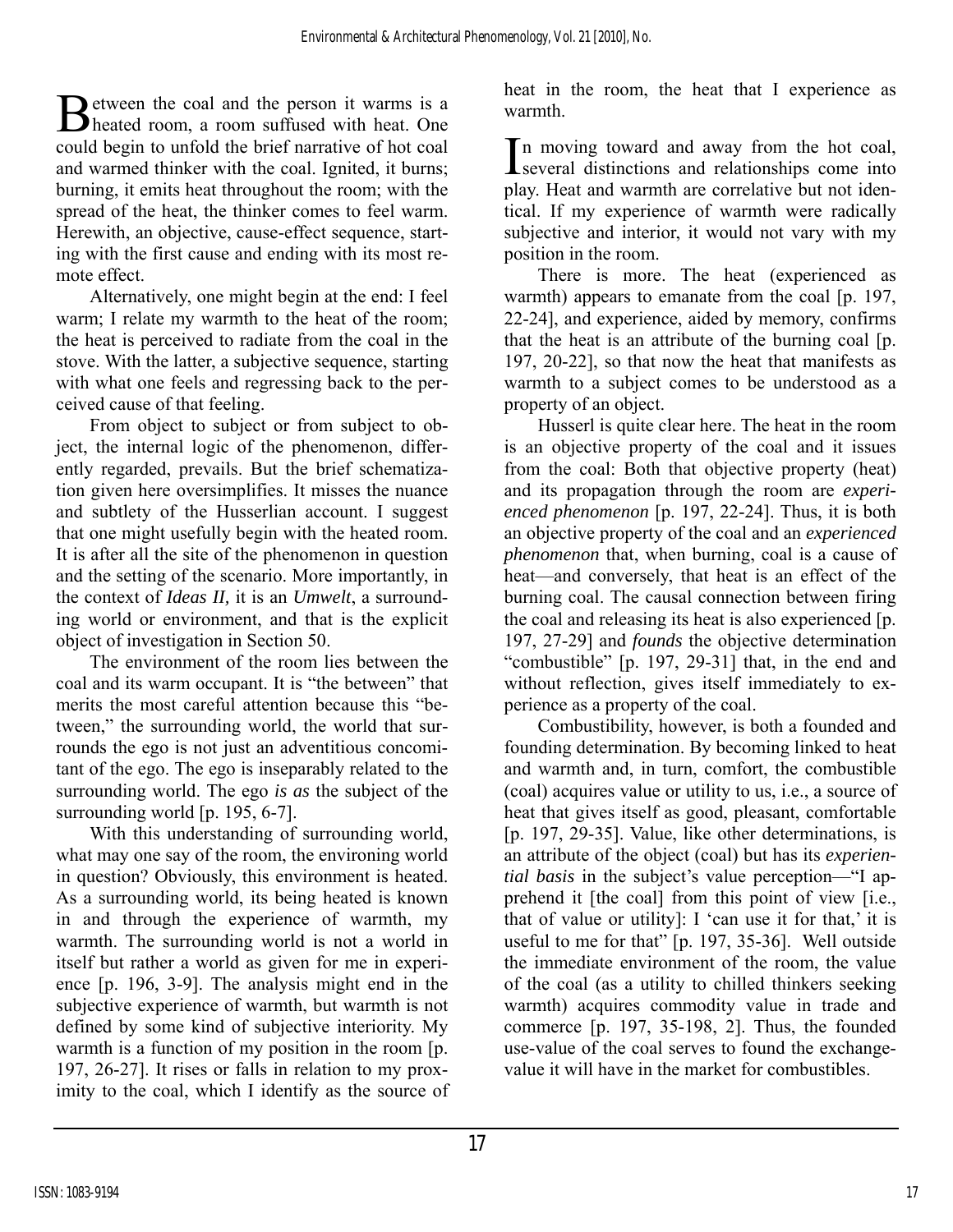Within the short space of his coal-fired phenomenology, Husserl elides from founding to founded experiences and objects, and he rises from the base experience of warmth and comfort to the threshold of the greater social-world horizon of the market [p. 198, 3-8]. Back and forth, up and down, following the intentional references implicit in phenomena to trace the genesis of structures like c/ause and utility—with the worlds of science and commerce in the offing—Husserl's reflection moves. All the while and thereby, he roots the most distant and complex and expansive worlds in the nearest world, the immediately surrounding world that defines the self.

et me recount the results of this reflection as it Let me recount the results of this reflection as it<br>bears on what is to come. The roomenvironment is warm, inviting, and comfortable. Its occupants might well enjoy their time in the room without a thought that goes beyond the comfort the heat affords. From time to time, however, they will get up from their seats to move closer and farther away from the hot coals in the stove [p. 198, 26-27].

As soon as they do, the play of founded and founding experiences begins. Occupants are reminded that their warmth is a function of the heat in the room that, in turn, is function of the coal burning in the stove. The heat in the room they had unthinkingly enjoyed as warmth, without further ado, is now understood as an effect of burning coal.

For its part, the coal is then imbued with efficacy and utility. Moreover, because the coal—as combustible and useful—is present in my immediate environment and is experienced in its combustibility and utility, occupants are left to infer that their immediate condition as warm and comfortable is not self-contained and hermetic. They *see* the cause of their happy state burning in a stove in a corner of the room. It is perceived as a necessary condition of their animal comfort [p. 197, 16-18].

It may even occur to them that if the fire goes out and the coal is used up or if they go so far from the burning coal as to leave the room, they will likely be left cold. The self-evidence of their predicament is entailed by the *self-evident* causality and utility of the coal. That the coal makes them warm is *perceived* as a property of the coal. That the coal is instrumental to their comfort is *perceived* within the ambit of the world around them, in the room.

The environment that Husserl describes is largely a built environment, yet it is one in which the natural world and its causal laws are "represented" by the coal and the effects of its burning. The coal, by virtue of its objective properties (combustibility), will produce heat in the room, an effect.

Herewith, we see a cause-effect relationship. All these physical properties—the combustibility of the coal, the heat of the room, and the cause-effect nexus itself—*are all experienced*. Finally, the surrounding world described by Husserl points to a bigger world outside, one in which the "use value" of the coal founds exchange value in a commodity market.

he environment I next imagine is at once famil-The environment I next imagine is at once famil-<br>iar and descriptive of the world that most of us for the most part inhabit, and it will be found to be quite opposite to the one described by Husserl. The room is again a study that is toasty warm and comfortable. But no coal burns in a stove in a corner of the room. The room is evenly heated. The diffusion of heat throughout the room is constant. It does not appear to emanate from one spot or several discrete openings or points of origin.

For all intents and purposes, my warmth and the heat of the room are indistinguishable. There is no perceptible source of warmth and comfort; for their part, warmth and comfort are not perceived as the effect of anything. They simply are experienced phenomena without a history or an anchor in anything outside themselves.

Obviously, my warmth does depend on the heat in the room, and the heat comes from a source (outside the room) and through conduits (all around the room). The point, however, is that neither the source of the heat nor its propagation through the room is a distinct perceived phenomenon. My situation in the room—my being-in-the-room—is holistically experienced but not objectified. It is not experienced as a discrete phenomenon or object that might itself stand in relations of causality and utility to other phenomena or objects.

So long as I experientially remain with the immediacy of my situation in the room—a room that does not itself contain the material conditions of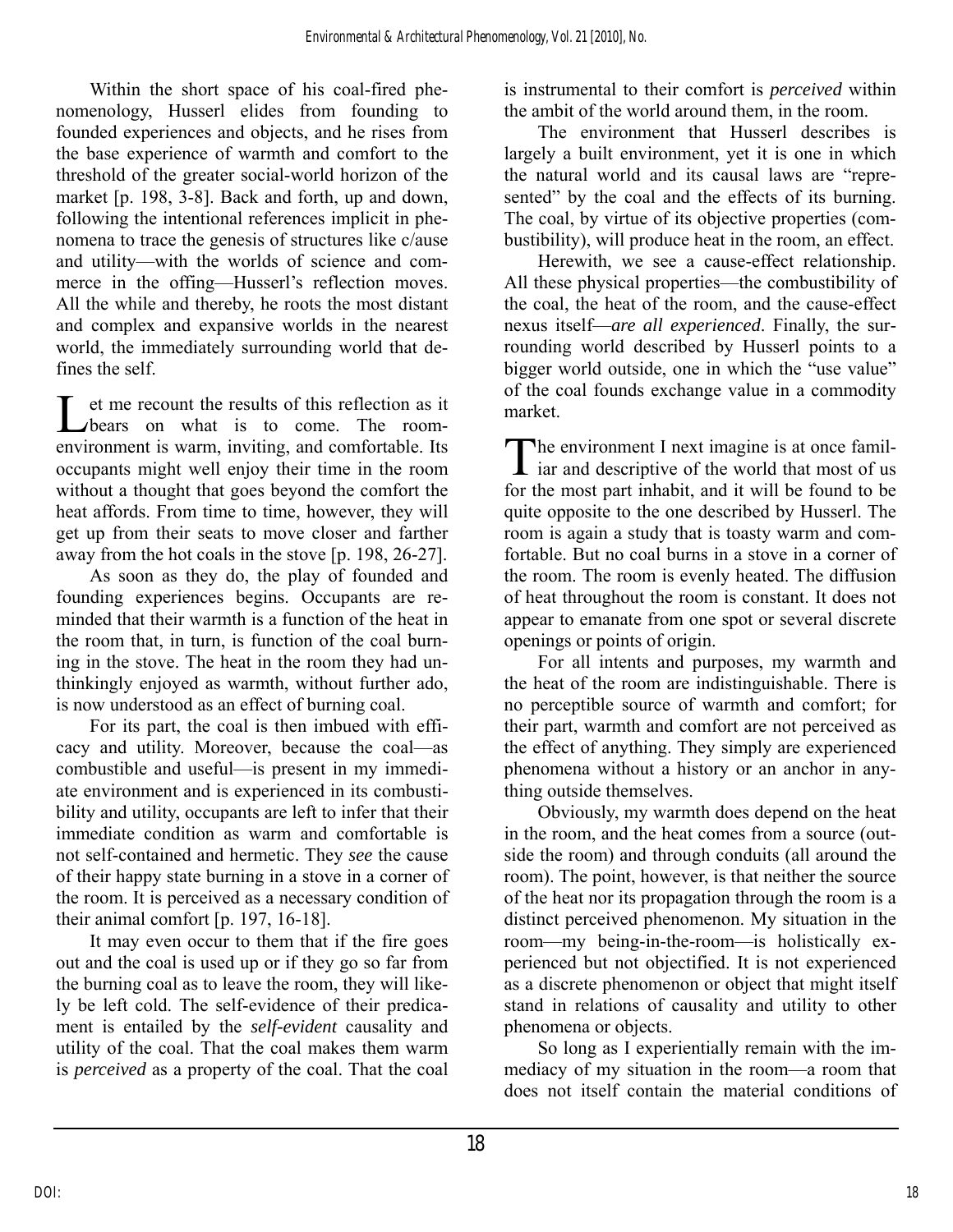existence as perceived phenomena—I am oblivious to the empirical or factical underpinnings of my well-being.

This scenario is not a figment of pure fantasy. It is approximately descriptive of living condi-**L** is approximately descriptive of living conditions in dwellings throughout the developed world. Whole-house heating and air-conditioning names the domestic infrastructure that underlies the scenario. My point in turning phenomenological reflection upon the experience of warmth in the immediate environment created by whole-house systems is not to evoke nostalgia for less sophisticated systems or to make a pitch for "worry-free" life with central heating. Rather, the intent is to examine how the material conditions of domestic living and well being shape our perception of energy, the larger natural environment, and, with recursive irony, our relationship to the material conditions of our existence themselves.

A comparison of the two scenarios discloses implications for broader energy and environment issues. The occupant of Husserl's study is recurrently, if not constantly, educated in energydependency. She is reminded with sensory-motor evidence that her animal well being is bound up with the consumption of energy sources. Regulating heating conditions in Husserl's study requires deliberate first-hand intervention by the occupant.

By way of contrast, the homeostatic regulation of room climate minimizes the occupant's involvement with ensuring her well being. In the second scenario, one may, without contradiction from any lived experience in one's lifeworld, ignore one's link and dependency on the natural world.

In the coal-heated room, however, one is experientially reminded of the natural and material underpinnings of our lifeworld. It is possible but arguably more difficult to ignore that life in a comfortable but coal-heated room is tied to nature and the earth. The coal is a product of the earth, a veritable piece of the earth. Its burning is a natural cause-effect process evident to us in our occupation of the room.

To be sure, the lifeworld "education" in energy and environment described here may not lead to green convictions. Coal-burning makes heat that affords warmth and gives comfort. Such a chain of reasoning and concatenation of causes and effects experientially evident—could invest coal with a positive value that predisposes social-policy judgment in its favor, notwithstanding the environmental harms from mining, digging, and burning coal.

On the other hand, the firsthand use of coal also makes evident its downsides—smoke, soot, odor, grime, and not-so-remote damage to property and health. The occupant of a room with central heating, a controlled environment, is isolated—as a matter of lifeworld knowledge—not only from an awareness of dependency on energy but also from any firsthand experience of the harms of her energy consumption.

To be sure, firsthand experience or lifeworld awareness of nature does not necessarily translate into a green agenda or knowledge useful to environmental protection. I have argued elsewhere, with Husserlian phenomenology enlisted in support, that long-term environmental change and the operation of causes with delayed effects escape the temporal horizon of immediate experience arising in the surrounding world [2]. Global climate change, scientist and environmental thinker Jared Diamond points out, eludes close-to-the-earth local knowledge [3].

The suggestion made here is that firsthand, surrounding-world experience of the kind that Husserl's scenario describes in experiential terms and on a microcosmic level parallels our mediated relationship to nature at a macro-cosmic level. It bears notice that Husserl's room is not a natural environment. It is a surrounding environment in which the experience of nature is mediated through the burning of coal, through a relatively primitive technological process.

It is not likely the developed world will revert to an earlier lifestyle. Husserl's coal-fired phenomenology points to a nexus of relationships that breaks down or gets forgotten in a post-industrial world that makes the material conditions of everyday existence remote from that very experience. If it does not describe the immediate living conditions of the developed world in the present, it nonetheless points to relationships between the domains of subjective experience, natural processes, and social structures that remain determinative for human dwelling on the earth.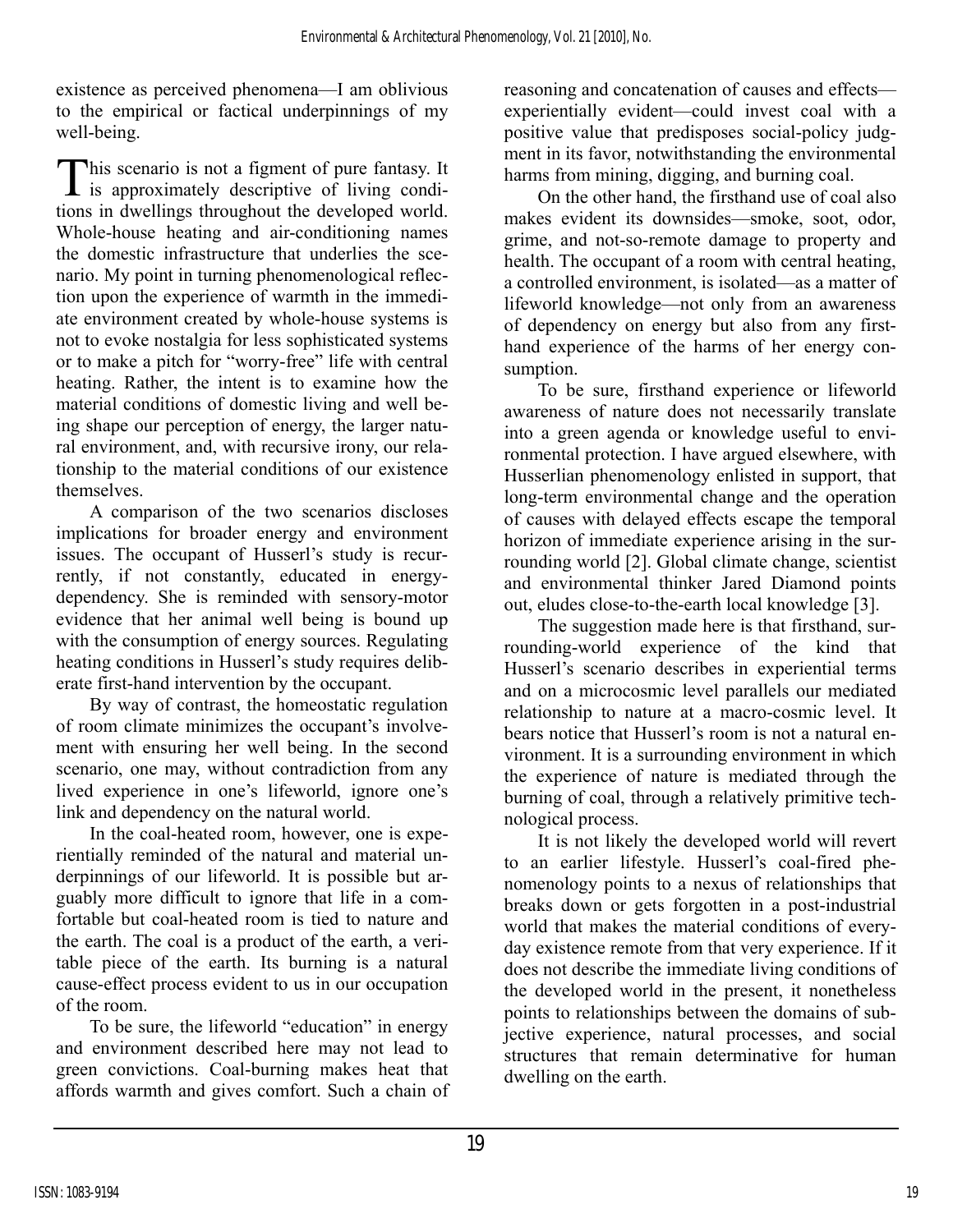The two scenarios present two very different sur-<br>rounding worlds, but both describe a relation- $\blacksquare$  rounding worlds, but both describe a relation or perhaps in the case of the second—a *non-*relation to the greater world outside and beyond the room. The first suggests in microcosm the structure of our relationship to the world at large. The second covers over those structures. Energy dependence is a lived experience in the first. In the second, one could read about it in comfort but it would not present itself experientially.

Global climate awareness is also at issue between the two scenarios. In the climate-controlled environment, the micro-climate is never an issue or concern so long as the auto-regulation of room temperature and humidity functions without a hitch. The technologically mediated surrounding world not only works to alienate occupants from the climate outside the room but also suggests that climate is a human artifact, manageable and conformable to our "settings."

To be sure, I am not imprisoned for life in artifactual climate-controlled environments. I venture forth to experience the vagaries of weather outside. Yet, for the time that I am inside, in climatecontrolled environments, I am "taught" that climate is not an issue and is controllable. The language of conditions teaching us something alluded to here is not at all remote from Husserlian notions. He might speak of expectations as meaning intentions being continuously fulfilled so as to fuse in a judgment that says "thus it is." Stated conversely, so long as my expectations of continuous warmth (or coolness) are not disappointed, I take it for granted that the micro-climate of the room—and by extension the macro-climate of the world as such—is adjustable to my liking.

 There is an element of falsification to the experience of climate generally that derives from the experience of the artificial micro-climate of the climate-controlled room. To the degree that climate manifests itself in lived experience, it is lived in the experience of weather as encompassing. Often it goes unnoticed but then can unexpectedly become intrusive, problematic, and variable.

Weather is not an object within my surrounding world but the pervasive element within which I live, move, and feel. I can only accommodate to the vagaries of weather. Because it lays siege on me and my fellow humans—attacks from all sides and does not present an object that I can grasp and dominate—it has something of the quality of destiny or fate.

 have, in the preceding, used "weather" and "cli-I have, in the preceding, used "weather" and "cli-<br>mate" interchangeably. One may object that weather is not climate. The point is well taken. The experiential or phenomenological manifestations of weather, nonetheless, do apply to climate. However remote and abstract the concept of climate and climate change is, that concept has its experiential basis in our sufferings of and dealings with weather.

Like weather, climate is encompassing, even more so. The future climate conditions that only scientific investigation and causal method can predict are conditions that will be experienced as weather. With appropriate adjustments in temporal and spatial scale, weather experience fills in with sensible content the "big picture" effects of climate change. So when the climate-controlled microenvironment alienates us from weather conditions, it diminishes our awareness of climate.

The micro-climate can falsify our experience of climate because it presents itself ambiguously. Inside the room, the controlled climate is the element within which I move. It has the property of climate or weather—when its weather/climate "is wellbehaved"—as the encompassing and unnoticed. If some small variation in room conditions arises to call some attention to it, then through the mediation of thermostatic regulation, I can adjust it (room climate) to me and my specifications.

Thus, the micro-climate manifests both as the encompassing element within which I move, act, and feel and the "encompassed" and controlled object of my actions. As "the element," it is largely unnoticed and unobtrusive, unproblematic. Its manipulation via the thermostat cancels that feature of the encompassing weather or climate that presents itself as beyond control. The climate-controlled habitat then supports and reinforces a *habitus* of desensitization to climate and climate change and a sense that climate is easily within the control of technology.

Revisiting Husserl's room might help to make points about climate awareness. In the Husserl sce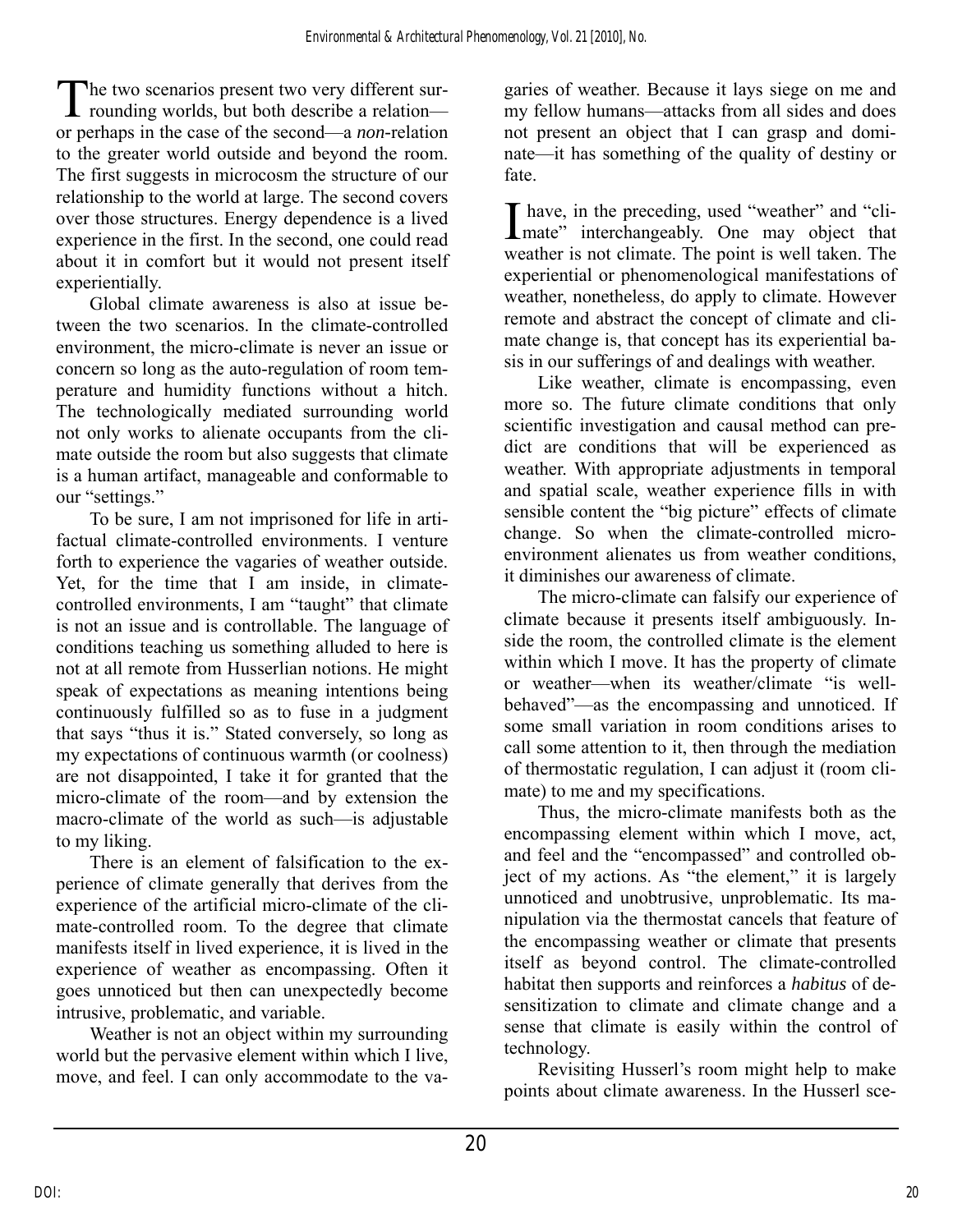nario or the micro-environment he describes, the room-climate is an encompassing element but one that is by no means uniform in our experience. Adjusting it to our needs is an elusive goal, and strategies for dealing with the vagaries and variations of the micro-climate include moving about and adjusting my behavior and location to conditions in the room rather than trusting to a pre-existing technology to ensure that every position in the room is equally suitable for my comfort.

The speculations ventured here are not predic-The speculations ventured here are not predic-<br>
1. Husserl, E., *Ideals Pertaining to a Pure Phe-*<br> *nomenology and to a Phenomenological Phi*availability or climate change. The speculations are phenomenologically inspired and guided. This is to say that they deal with awareness and the lack of awareness of what lies in our surrounding world and the greater world beyond.

Awareness, of course, can lead to needed action and lack of awareness to unhappy surprises. The reflections ventured here suggest that the builtconfiguration of the immediate lifeworld can bode ill for an awareness of emergent difficulties, reinforcing habits of mind that foster an unawareness of problems or a false sense of control over the material conditions of our existence.

A reflection that exposes the structures of livedexperience that foster indifference and false security is—need one say it?—the first step to addressing issues that are "there" but "below the radar." Perhaps in the style of the analysis undertaken here, one can see a role for phenomenology in environmental consciousness-raising. Or perhaps, the outcome is more modest: an explanation of how we come by our unawareness and indifference.

#### **Endnotes**

- *nomenology and to a Phenomenological Philosophy, Second Book,* R. Rojcewicz & A. Schuwer, trans. (Dordrecht: Kluwer, 1989), pp. 194-99. References in the text are to page numbers of this edition, followed by the line numbers over which the text runs.
- 2. Skocz, D., "Husserlian Variations of Nature, Environment, and Earth: Toward a 'Green' Phenomenology," *Phenomenology 2005, Selected Essays from North America, Part 2*, L. Embree & T. Nenon, eds., Zeta Books, 2007
- 3. Diamond, J., *Guns, Germs and Steel: The Fates of Human Societies* (NY: Norton, 1999).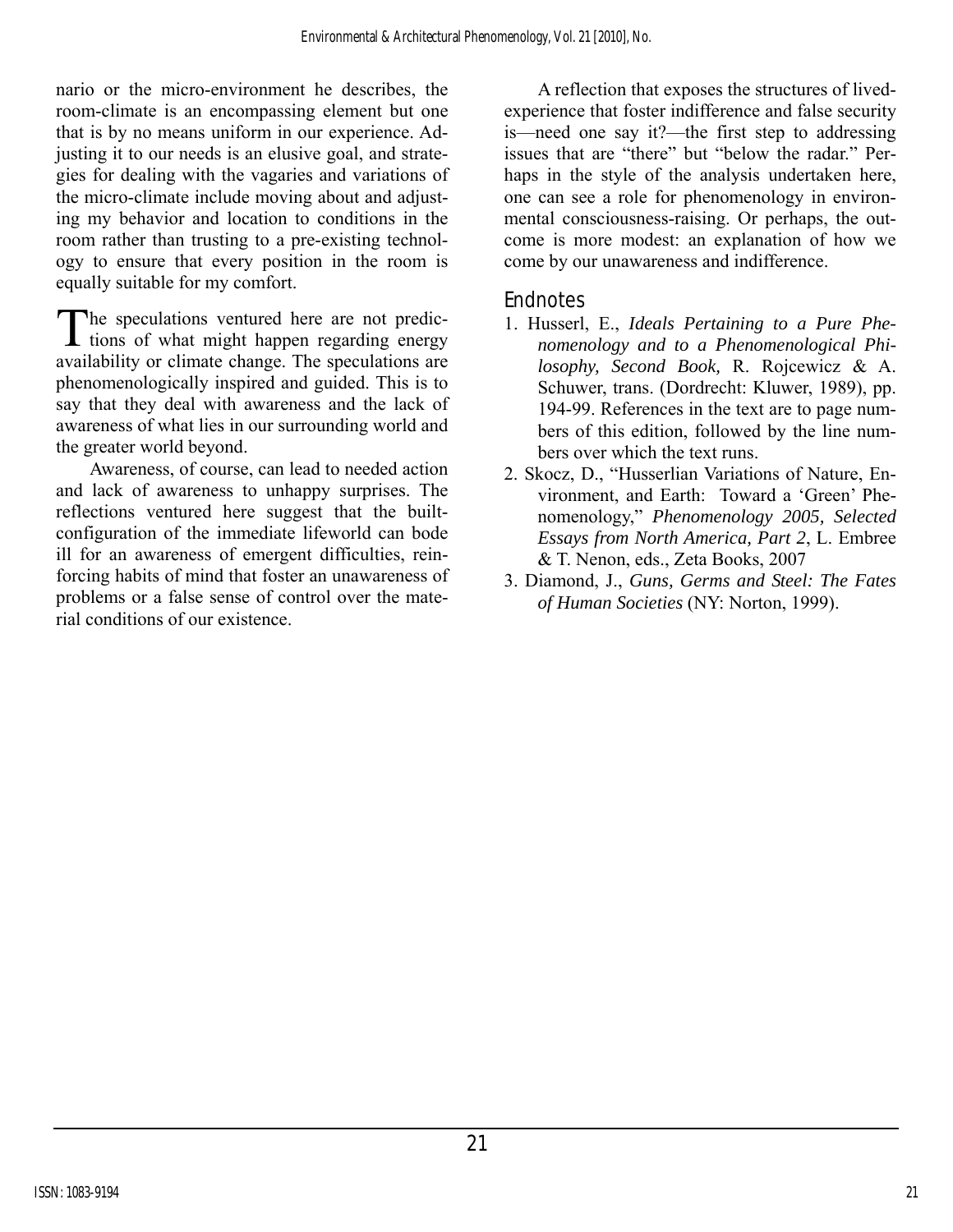## Two poems by Vicki King

# Atelier Cezanne

alking steeply uphill on a narrow concrete pavement in m id-day heat in early summer **W** on a narrow concrete<br>on the outskirts of the city Aix, an undistinguished metal gate with number 9 and plaque announces *"Atelier Cezanne";* we finally have arrived. Greenery immediately surrounds us, and coolness, as we walk along an enigmatic garden path on land where five years before he died Cezanne built a country studio amongst olive groves and fig trees.

hrough a door of Chinese red, Through a door of Chines<br>up silent winding stairs, I enter into light, it is not the climb that takes my breath away, this large high-ceilinged studio feels like a place of worship, three walls the color of soft rain and one of glass, outside a forest glade.

n unfinished humble canvas square  $A<sub>n</sub>$  unfinished humble<br>with earthen ground allows me to understand the soil of Cezanne's birthplace, *Aix-en-Provence,*  was for him (as for indigenous tribes) a sacred signifier and when he painted he went below the surface, the place was in his blood.

 $\blacksquare$  n pigments he recorded life in flux, In pigments he recorded life in flux,<br> *les petit sensations*, he taught himself to see, a sim ple but embodied vision, a dance from eye to hand on paper and on canvas. The surface was alive, a constant touchstone, almost shamanic, magic, a sacred space for relationship between the seer and the seen, not just a picture plane.

U pon an easel obelisk that reaches to the ceiling<br>he painted les Grand Bagneuses, the cl umsy but heroic compositions of the bathers he painted *les Grand Bagneuses*, inspired by life-room drawings from his youth. Did these iconic masterpieces begin as exercises during foul, inclement weather as he began to age?

n shelves high upon the walls vessels gather dust, ceram ic and glass bottles, jugs and pitchers,  $\mathbf{O}$  a ginger pot of sky-washed blue, *tres ordinaire* with no conceit or affectation. A sentimental plaster cherub stands in contrast to the wooden table just large enough for two (the one with the scalloped edge, familiar, like a friend), where with loving care he juxtaposed so tirelessly apples, oranges, all those pots, his pipe, a knife, a carafe and a wineglass to paint again the *nature mortes* etched clearly in my memory.

 $\Gamma$  ere, too, card players sat, and in the middle of the room Here, too, card players sand players sand their game a black pot-bellied stove gave warmth on chilly days. A straight-backed chair on a wooden platform, a decorated screen behind, a backdrop for portraits infused with overwhelming dignity (and love, I feel his wife and son here, too). Wooden palettes casually placed bear traces of his mixing, subtle and restrained, the colors of his lifeworld.

**P** eneath the massive wall of windows are fi lled with volumes leather-bound **B** eneath the massive wall of windows<br>bookcases of mahogany, glass-fronted, of philosophy and religion, and on the top rest three skulls, *memento mori*, reminders of impermanence, although more poignant is his walking stick with metal-pointed tip still ready to support him